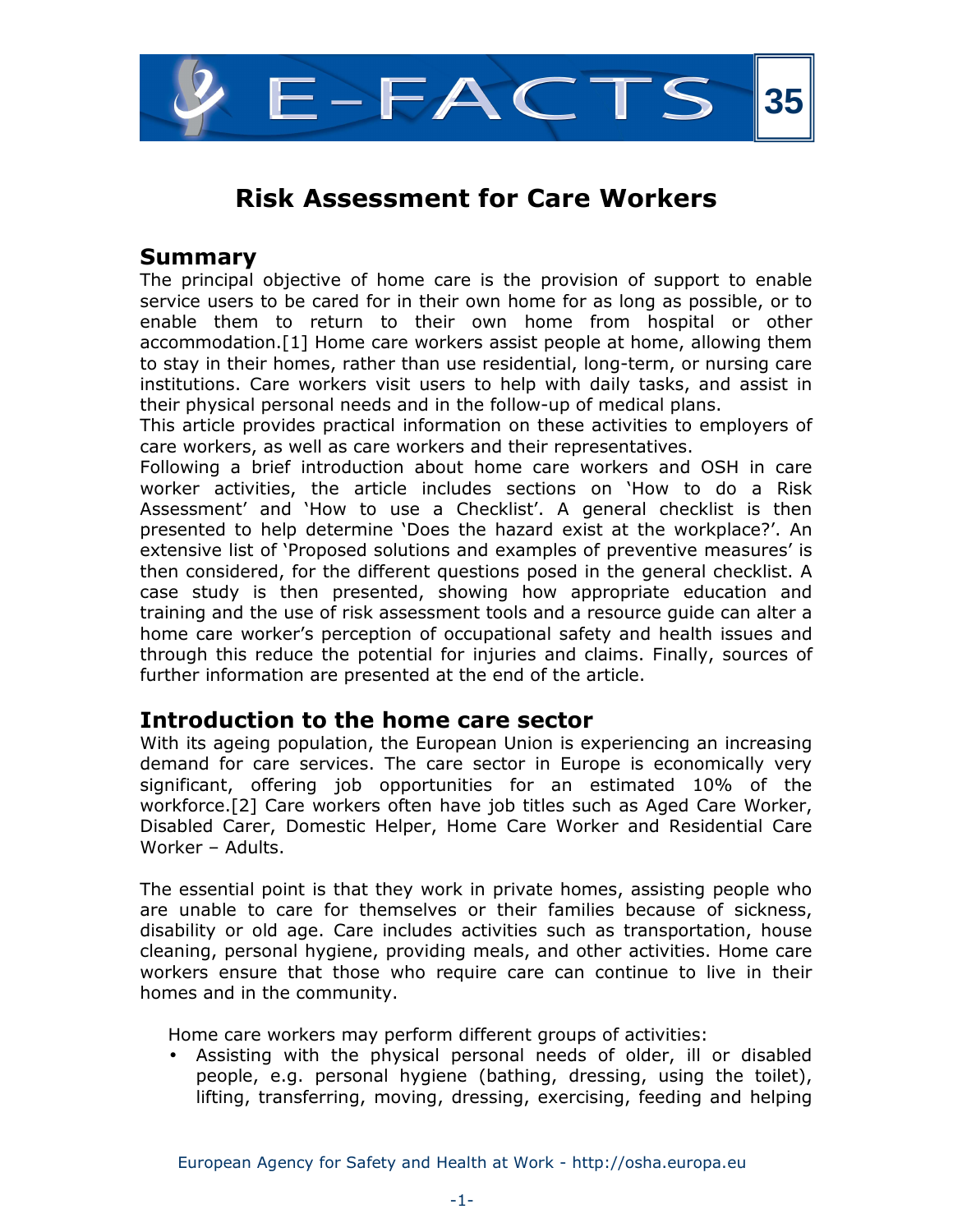

clients with mobility (these activities are also known as ADL – activities of daily living).

- Assisting in the follow-up of medical plans and instructions, involving physiotherapy or handling aids to daily living, such as incontinence supplies, diabetic meters and supplies, urological supplies, ostomy supplies, wound care supplies, equipment, gloves, mobility aids, nutrition, orthopedics, skin care products and supplies, vascular care products, blood tests and blood pressure monitoring.
- Assisting in the home environment and domestic duties, e.g. light housework (vacuuming, cleaning, washing and maintaining a tidy and safe environment), preparing meals, serving, help with eating and clearing away, and taking medications.
- Assisting in the external needs of the person who requires care, such as shopping for groceries or clothes, using the telephone, managing money, going on scheduled outings (e.g. transporting clients to appointments and activities), arranging social activities and shopping trips, and accompanying people on outings.
- Assisting in meeting psychosocial needs, for example by providing companionship, friendship and emotional support and managing problems related to dementia, and
- Interacting with family members and other supports to ensure that care needs are identified and met.

To adequately develop all these activities, the home care worker requires a diverse knowledge (e.g. familiarity with aids and equipment for daily living), particular skills (good communication) and personal attributes (compassionate and understanding, caring and supportive, flexible, adaptable, able to work in a variety of settings, respect cultural differences) and be able to work independently with little supervision.[3]

Home care working conditions may have an impact on the carer's wellbeing and on the attractiveness of the working sector. The most important aspects of working conditions for carers are working hours, employment status and pay.[2] Physical and emotional strains and stresses, irregular working hours, heavy reliance on part-time and short-term contracts and geographical and professional isolation are some of the circumstances that may affect the health and safety of carers.[2] The high proportion of women in the European social care workforce and the perception that the skills associated with care provision are largely restricted to women, possibly influence the pay offered by the sector.[2] Care workers earn less than other comparable occupational groups.[2] Rates of turnover in the sector are high (e.g. in Germany, 80% of the social care workforce leave their job within five years). Levels of part-time employment are also higher for all carers than for total employment in every EU country. [2] In Spain, very few people have a 35 hour weekly contract.[4]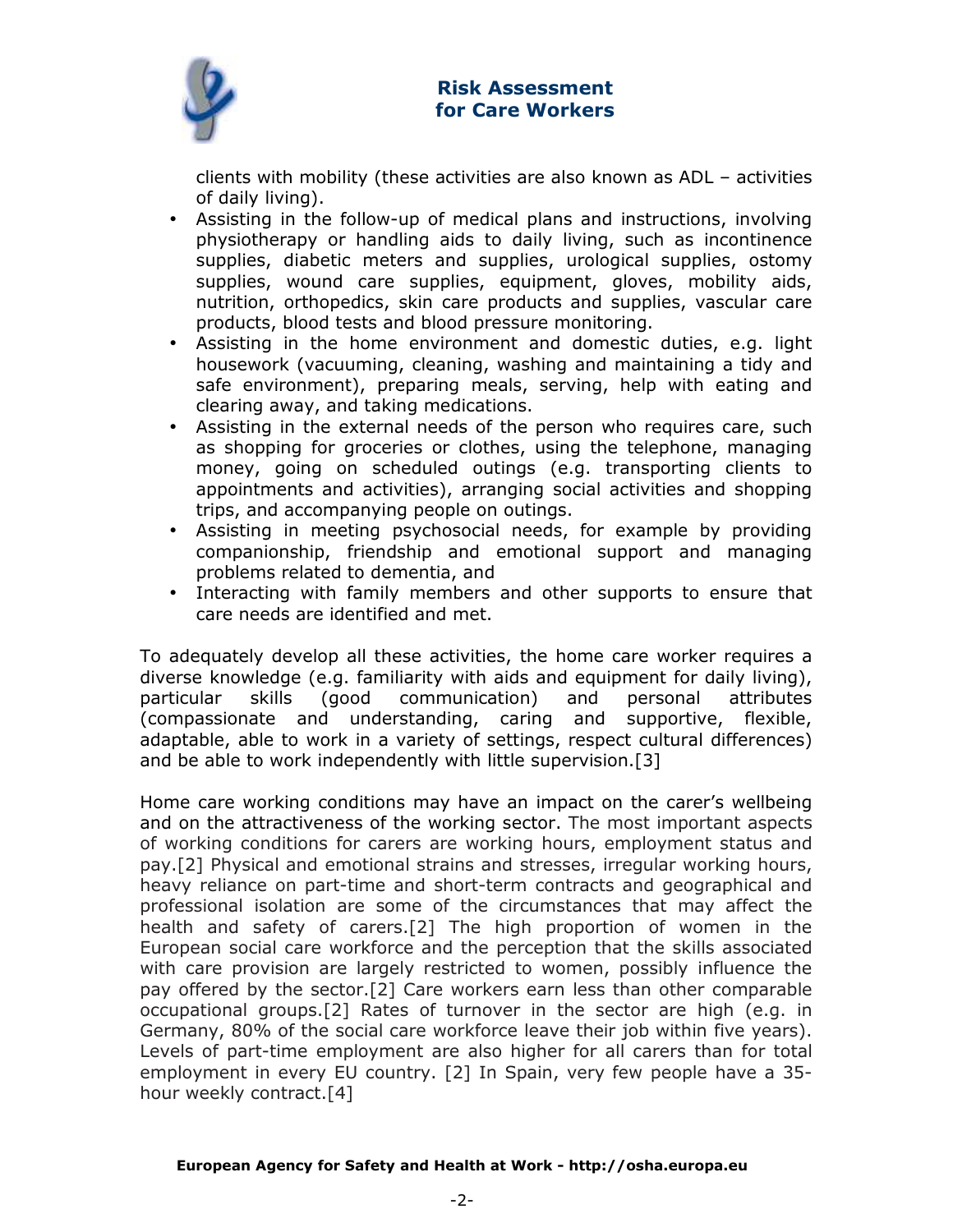

# Introduction to OSH in care workers' activities

Home care may represent a safety challenge for care workers travelling between, and working in, patients' homes. Injuries resulting from road traffic accidents, overexertion (and repetitive movements) when assisting patients and slips, trips and falls inside and outside their homes are the main causes responsible for lost working time among care workers.[5]

Other causes of accidents and diseases in care workers include exposure to hazardous chemicals (caustic, irritant, toxic or allergenic substances), being struck by objects, assaults and violent acts or behaviour. Additionally home care workers may be exposed to infectious diseases (hepatitis, HIV, influenza (flu), tuberculosis (TB), measles, and chicken pox) when providing direct client care, such as dressing or bathing, or cleaning and cooking for infected clients.[5][6]

Different conditions may also lead to mental or emotional fatigue in care workers. Dealing with clients and family members who may be stressed and difficult to work with, and to work independently in unfamiliar and uncontrolled situations are examples of work situations that may cause stress to these workers.[7]

All the above hazards may be present and identified during home care activities and must be taken into consideration in any risk assessment of home care work. If these hazards are ignored then the result may well be accidents or health problems for home care workers. Some of these potential home care hazards and risks are considered in more detail below.

## Driving to patients' homes

Road traffic accidents are one of the most frequent causes of occupational accidents in home care workers and the most important cause of fatal accidents. Such hazard and risk can be minimised by, for example: wearing a seatbelt, checking tyres for wear and tear, attending to vehicle maintenance, reducing speed and distractions, being particularly cautious at intersections, not driving while sleepy or under the influence of alcohol or other drugs.

## The physical environment outside the home

Similarly the physical environment may present hazards; slips, trips and falls inside and outside the home are frequent causes of accidents to home care workers. Pavements, particularly uneven ones, steps, wooden ramps covered with water, ice, snow, leaves, or moss, items left on pavements and pathways and poor lighting represent other hazards that may be responsible for accidents outside the home.[9] Additionally when a care worker is going outside with a client the risks for the carer and client may be far greater than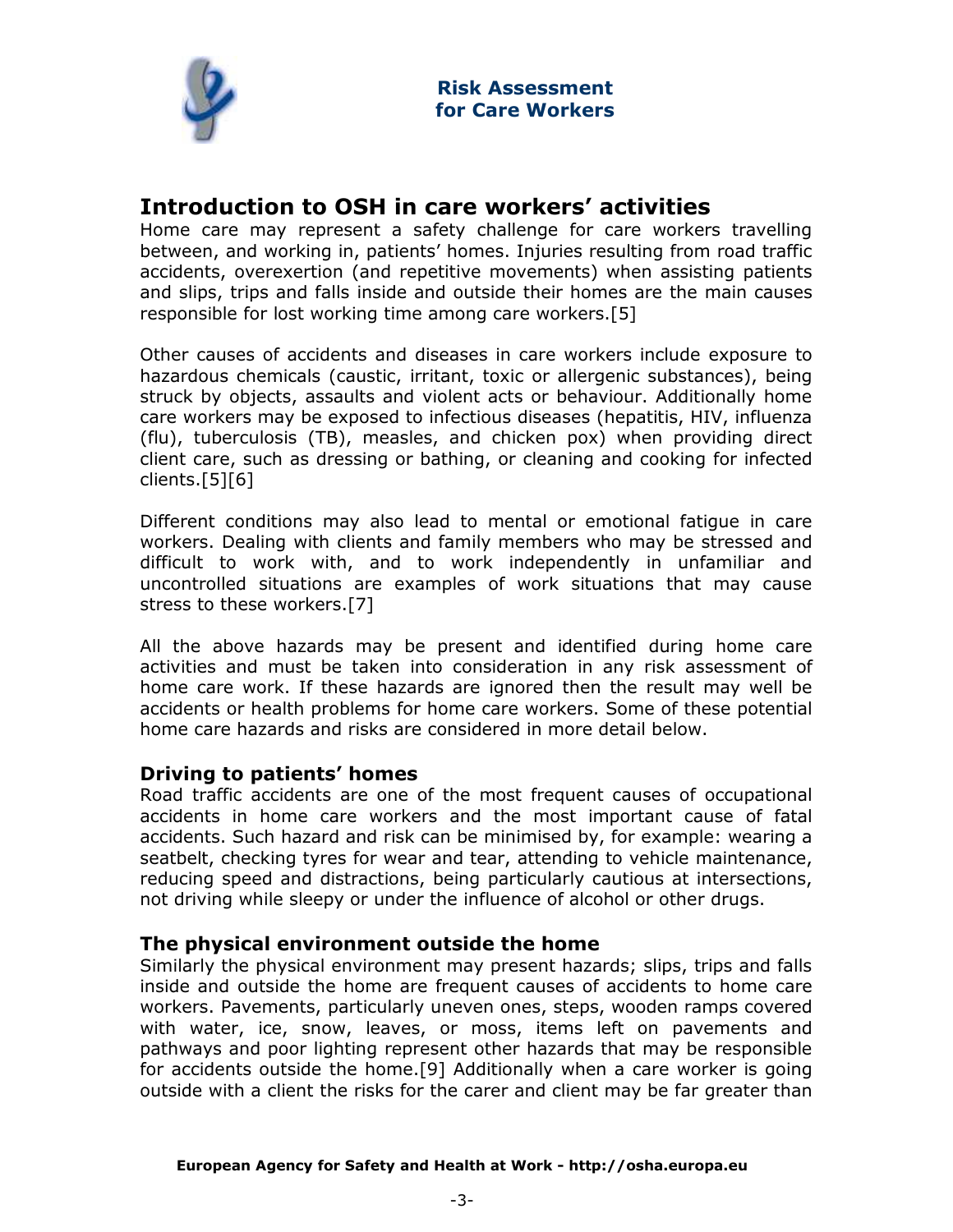

when the carer is outside by themselves. When doing a risk assessment for both inside and outside a home, the presence of pets and other animals must also be taken into consideration.

## The dangerous behaviour of persons outside the home

The home may be in a high-crime or unsafe area or an isolated location. In such locations, health care workers may be at risk of assaults. The presence of gang members, drug or alcohol abusers may pose an increased risk of work-related assaults.[8]

## The physical environment inside the home

Good housekeeping is an important factor in maintaining a safe work area for home care workers. Many home care workers are injured because they trip, stumble or step on objects in their way. Adequate lighting must be available in order to work safely. Also, if a home is cluttered and poorly lit, it may be difficult to leave quickly in the event of an emergency or an attack on a home care worker.

Ladders may need to be used, for example to retrieve stored items, to change a light bulb or to clean walls or high surfaces. Falls from unstable or defective ladders may cause serious injuries to home care workers. Boxes and chairs are often used instead of ladders and must not be considered as safe substitutes for well maintained steps and ladders.

Oxygen is both a prescribed treatment and a fire hazard. Fires can occur unexpectedly and smoking is the most frequent cause of house fires.

Very often clients' homes are not adapted to care workers' needs. A Spanish study involving 500 patients' homes concluded that only 6.5% had adjustable articulated beds and only 16.1% had adaptable showers; globally only 12.9% of homes surveyed had adequate conditions to meet care workers' needs and to enable them to work in a healthy and safe manner.[4]

## Activities of daily living (client care activities like dressing, eating, walking and toileting)

Client care activities can put workers at high risk of musculoskeletal disorders (MSDs). Transferring or repositioning, dressing or bathing patients may require force and awkward posture, putting the worker at risk of injury because most people are too heavy for manual handling. Some of these movements involve extended reach, bending and twisting the upper body while handling the patient. Other activities may require supporting the client (or the client's leg or arm) in the same position for a long time, while using high force. When bathing clients, workers may have to kneel against hard surfaces.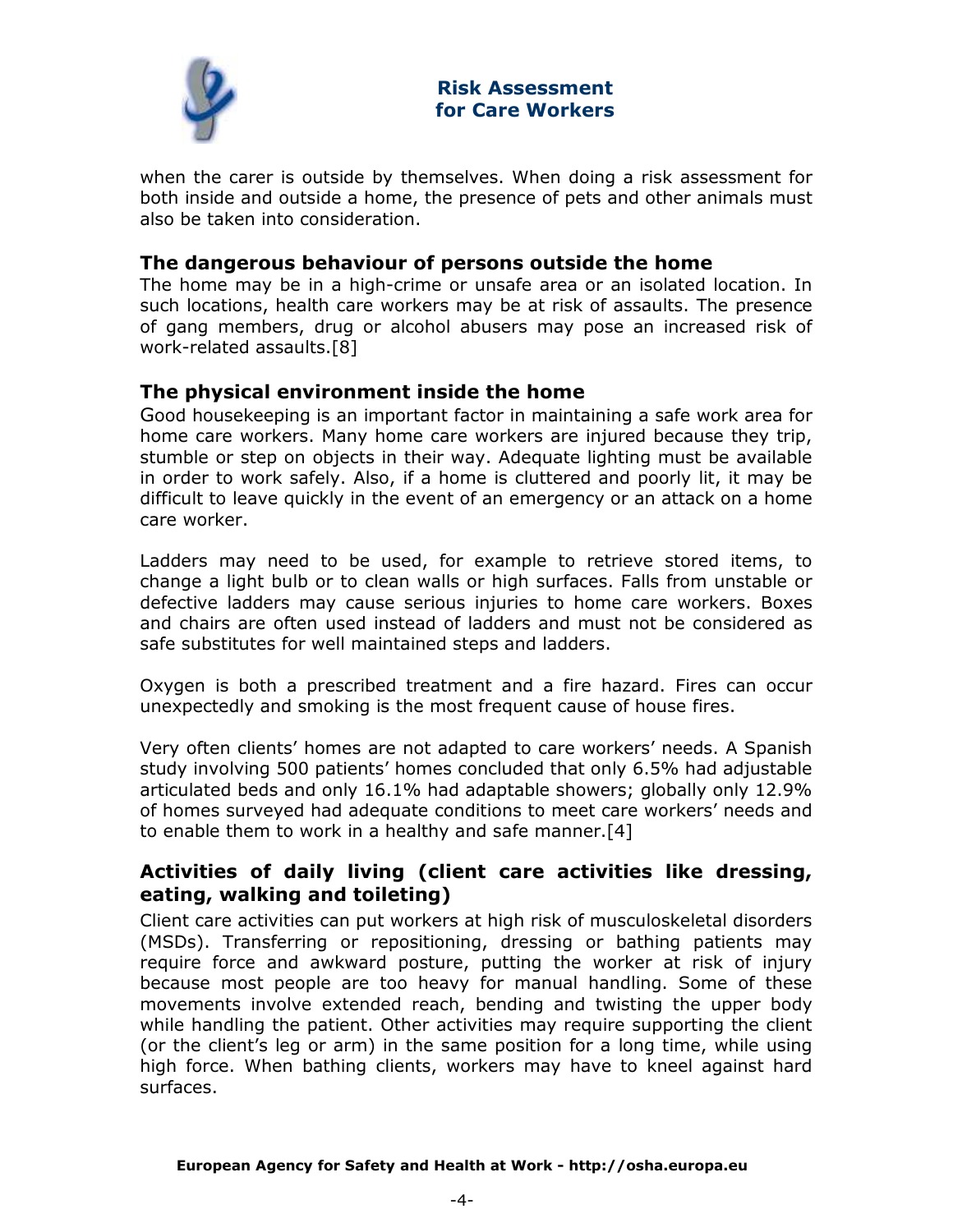

## Domestic duties

Housekeeping activities can also put care workers at high risk of MSDs. Some of these activities include making beds, cleaning (dusting, vacuuming, mopping) doing laundry, and cooking and washing dishes. Risk factors during these activities include awkward posture, excessive bending at the waist, extended reach (while twisting), repetitive pinch and grip forces, static postures with force, contact stress, kneeling on hard surfaces (pressure on the knees) and lifting items.

Using cleaning products in the client's home can also put care workers at risk of exposure to chemicals. Some chemicals in household products can irritate or burn the eyes and skin, some can irritate the lungs and others are suspected of causing longer-term health effects.

## Aids to daily living and paramedical services

Care workers may have to deal with aids-to-daily-living products (for example, bathroom products, transfer benches and eating utensils). Patients' medical plans may include handling medical products including: incontinence supplies, diabetic monitors and urological supplies. Personal protective equipment and other provisions and requirements may also be needed for care workers (e.g. disposable gloves, disposable towels, hand disinfectant, alcohol hand wipes, face mask, plastic garbage bags) when handling medical products potentially infected with blood or other body fluids.

## The patient's health condition (infectious conditions) and behaviour

Home care workers may come into contact with infectious diseases such as hepatitis, HIV, influenza (flu), tuberculosis (TB), measles, and chicken pox. Most blood-borne occupational infections occur through injuries from sharps contaminated with blood through accidents or unsafe practices.

- Tuberculosis, measles, chicken pox and influenza are examples of diseases that may be transmitted by inhalation, coughing, sneezing or by touching a person or object and then touching the eyes, nose, or mouth;
- HIV/AIDS, hepatitis B/C are diseases that are spread through direct contact with contaminated blood and body fluids of a person with the disease (transmitted by a contaminated needle or a cut in the skin);
- Hepatitis A, E. coli and giardia are example of diseases that may be transmitted though food, water or sharps and needle use;
- Herpes, MRSA, scabies, influenza, rubella, mumps and ringworm are example of diseases that may be transmitted by blood, other body fluids and contaminated objects.[6]

Additionally some clients with mental illness may pose a threat to care workers by frightening behaviour or even violent behaviour such as physical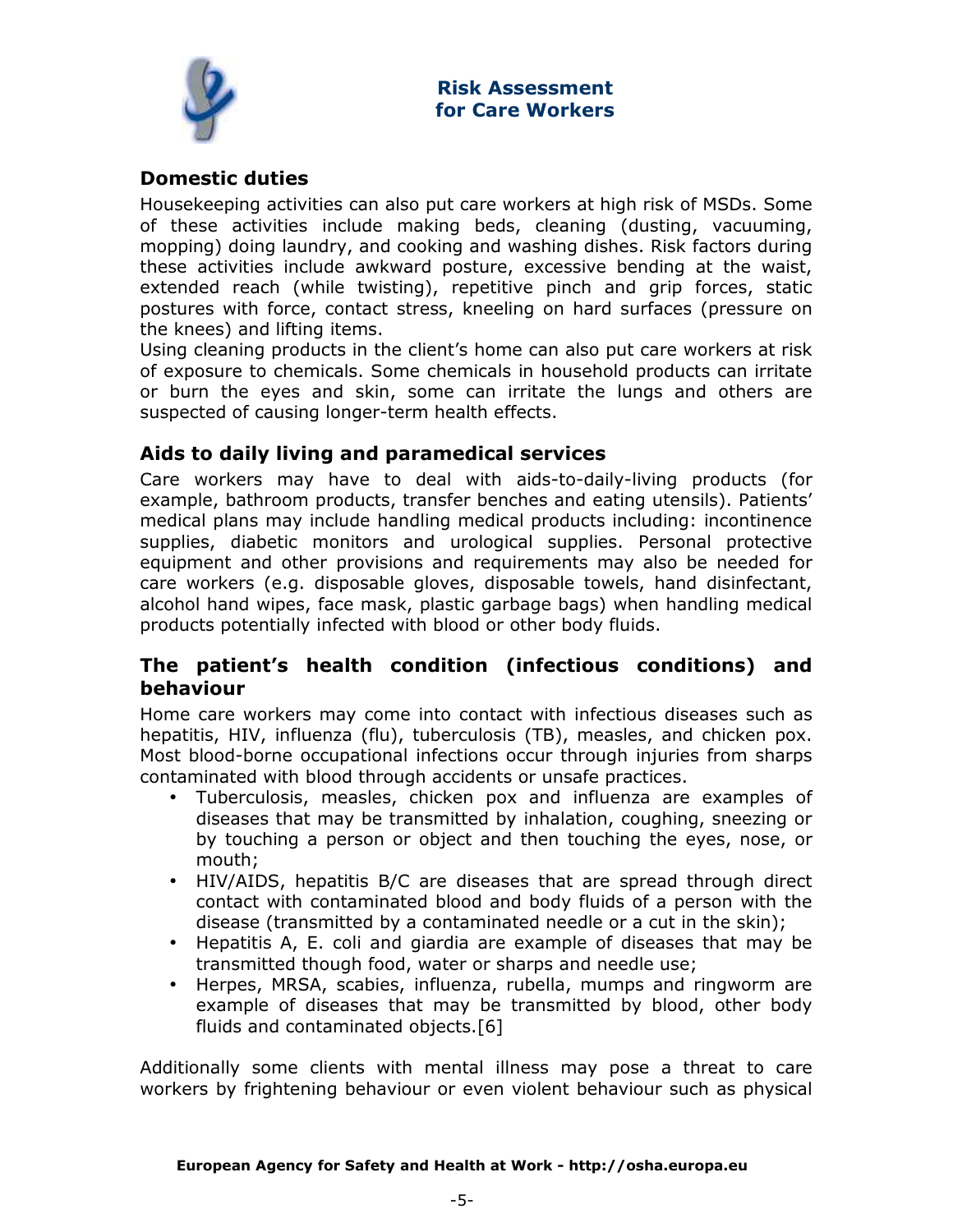

attacks. Other clients may act aggressively, or feel frustrated or angry because of their health situation and dependence on others.[9]

In some cases, short and long-term psychological trauma has been reported in care workers (anger, anxiety, irritability, depression, shock, fear of returning to work, disturbed sleep patterns, headache).[10]

## Family members and visitors

Violence to care workers may result from patients and occasionally from hostile family members and visitors who feel stressed, disturbed, frustrated, vulnerable, or out of control. Family members may become argumentative because of their frustration with the client's condition or the care arrangements.[9]

## Emergencies

Emergency situations may occur as a consequence of a client's lifethreatening condition; a fire occurrence, or an indoor gas or oxygen leak. Emergency action plans must be prepared to prevent such emergency situations and, if and when they occur, to respond effectively. Evacuation procedures (escape routes) and all relevant phone numbers must be readily available (for example, fire, paramedics, physician, hospital, ambulance and police).

# How to do a Risk Assessment

Risk assessment is the process of evaluating risks to workers' safety and health from workplace hazards. A risk assessment is a systematic examination of all aspects of the work undertaken to consider what could cause injury or harm, whether the hazards could be eliminated, and if not what preventive or protective measures are, or should be, in place to control the risks.[11]

For most businesses, especially small and medium-sized enterprises, a straightforward five-step approach (incorporating elements of risk management) such as the one presented below should work well.

Step 1. Identifying hazards and those at risk.

Looking for those things at work that have the potential to cause harm, and identifying workers who may be exposed to the hazards.

Step 2. Evaluating and prioritising risks

Estimating the existing risks (the severity and probability of possible harm…) and prioritising them in order of importance.

Step 3. Deciding on preventive action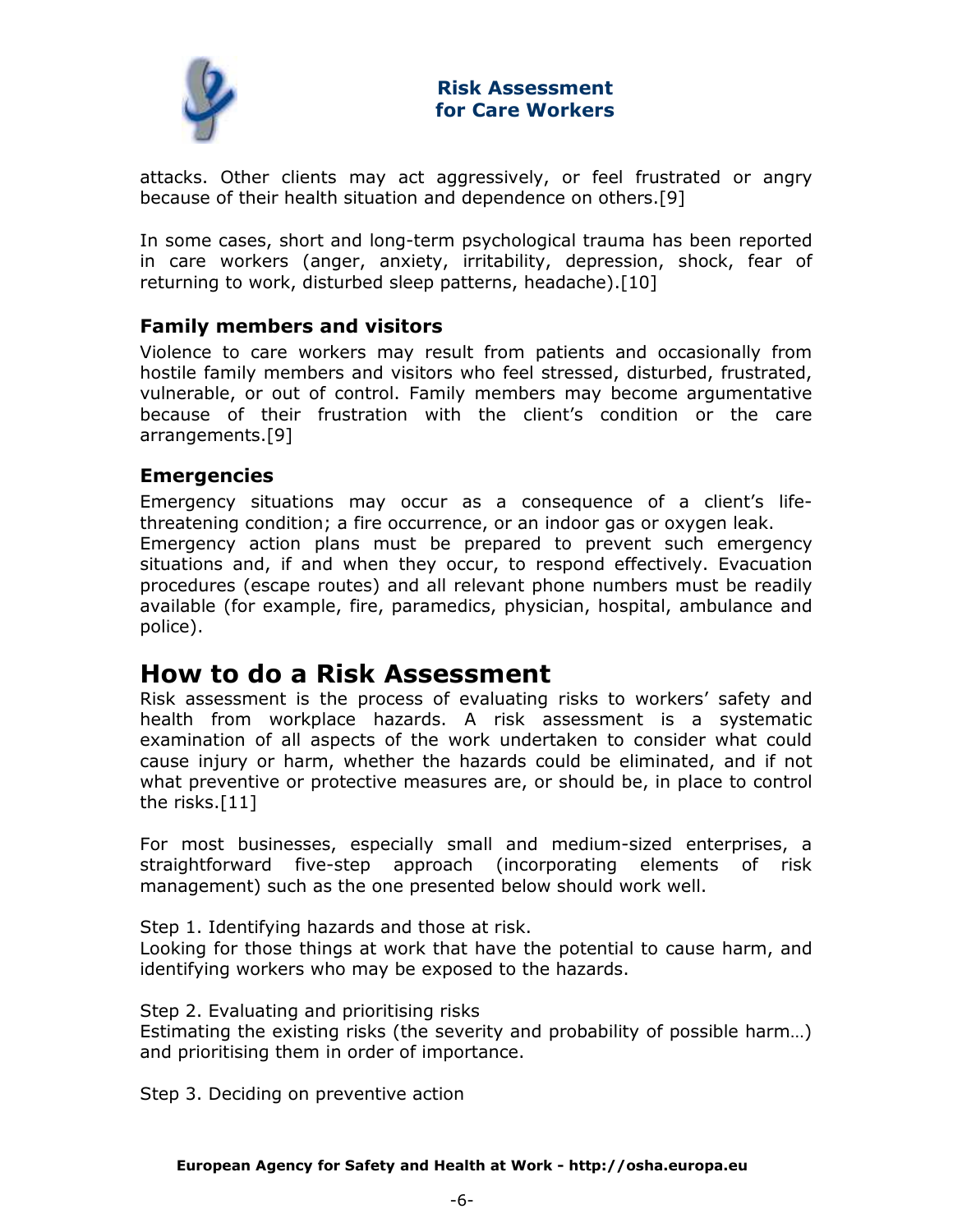

Identifying the appropriate measures to eliminate or control the risks.

Step 4. Taking action

Putting in place the preventive and protective measures through a prioritisation plan.

Step 5. Monitoring and reviewing

The assessment should be reviewed at regular intervals to ensure that it remains up to date.

However, it is important to know that there are other methods that work equally well, particularly for more complex risks and circumstances.

For more information: http://osha.europa.eu/en/topics/riskassessment

## What is (and is not) a checklist and how to use it

- A checklist can help identify hazards and potential prevention measures and, used in the right way, forms part of a risk assessment.
- A checklist is not intended to cover all the risks of every workplace but to help you put the method into practice.
- A checklist is only a first step in carrying out a risk assessment. Further information may be needed to assess more complex risks and in some circumstances you may need an expert's help.
- For a checklist to be effective, you should adapt it to your particular sector or workplace. Some extra items may need to be covered, or some points omitted as irrelevant.
- For practical and analytical reasons, a checklist presents problems/hazards separately, but in workplaces they may be intertwined. Therefore, you have to take into account the interactions between the different problems or risk factors identified. At the same time, a preventive measure put in place to tackle a specific risk can also help to prevent another one; for example, air conditioning put in place to combat high temperatures can also prevent stress, given that high temperatures are a potential stress factor.
- It is equally important to check that any measure aimed at reducing exposure to one risk factor does not increase the risk of exposure to other factors; for example, reducing the amount of time a worker spends reaching above shoulder level may also increase the time spent working in a stooped posture, which may lead to back disorders.
- It is essential that checklists are used as a means of development support, not simply as a 'tick-the-box' formal checklist.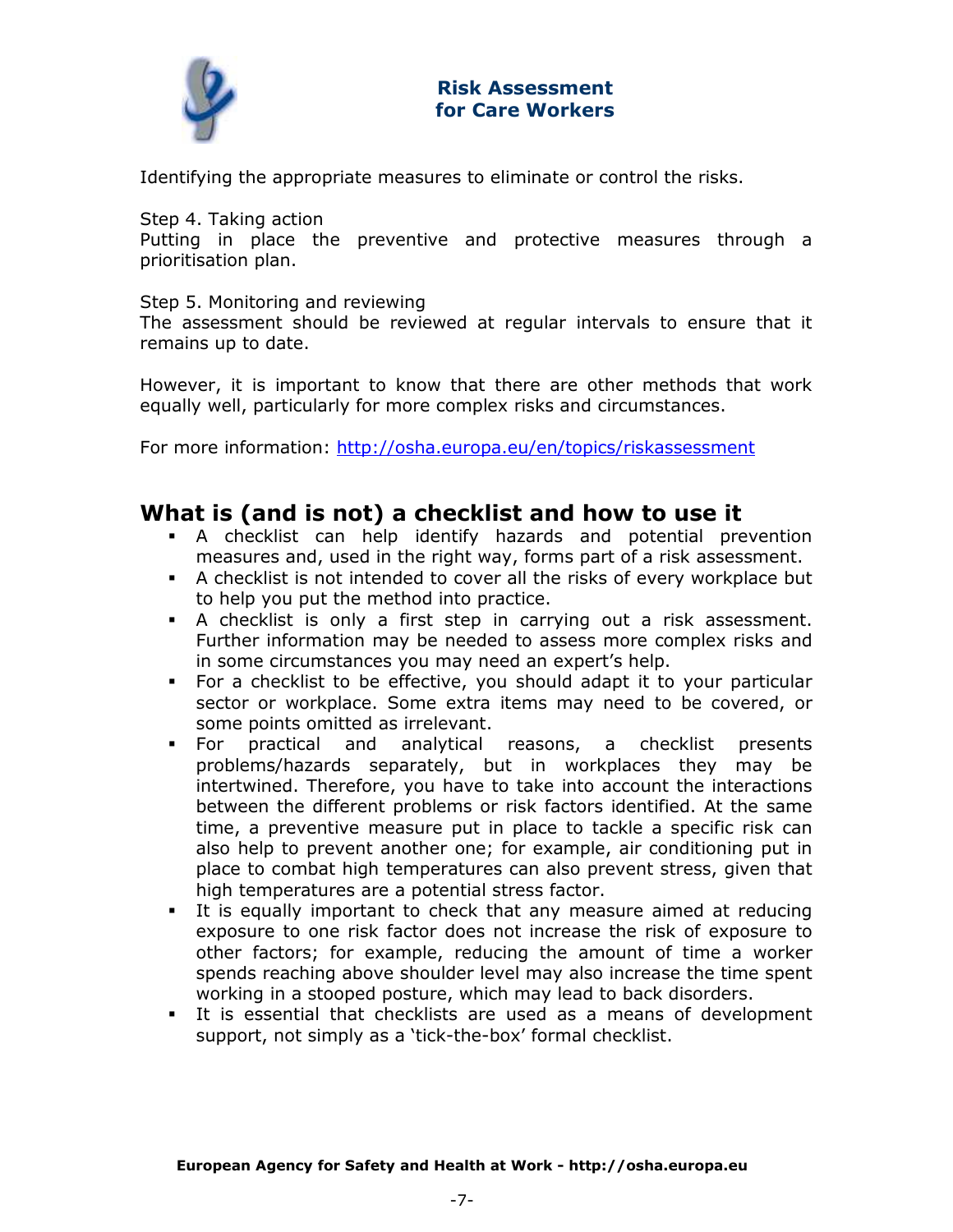

## General checklist

The general checklist in Part A is a tool to help identify hazards in the carer's workplace.

## Part A: Does the hazard exist at the workplace?

YES – if you have ticked at least one answer in a field marked with J Please note that the list below does not cover all the possible cases in which there are hazards.

## QUESTION YES NO

| Is the client expecting the carer?<br>1.1<br>J<br>J<br>Is the home in a high crime area or an isolated location?<br>1.2<br>J<br>J<br>2. DANGEROUS BEHAVIOUR OF PERSONS OUTSIDE THE<br><b>HOME</b><br>2.1<br>Is the home in a high crime area or an isolated location?<br>J<br>2.2<br>Does the carer travel alone?<br>J<br><b>3. THE PHYSICAL ENVIRONMENT OUTSIDE THE HOME</b><br>3.1<br>Are the surfaces sometimes slippery, e.g. when wet, muddy or<br>J<br>J<br>dusty?<br>3.2<br>Does the ground have uneven areas, loose covering, holes, spills<br>J<br>J<br>etc.?<br>3.3<br>Are there thresholds or other changes of level on outside<br>J.<br>J<br>surfaces?<br>$\overline{3.4}$<br>Is the lighting of surfaces and access routes inadequate?<br>J<br><u>ل</u><br>Are animals present?<br>3.5<br>J<br><b>4. THE PHYSICAL ENVIRONMENT INSIDE THE HOME</b><br>Fire - explosion<br>Are appropriate fire precautions in place (smoke detectors,<br>4.1<br>$\mathbf{J}$<br>$\overline{\mathsf{J}}$<br>extinguishers, )? (where relevant)<br>Is there any damaged insulation on wires (e.g. kinks or exposed<br>4.2<br>$\overline{\mathsf{J}}$<br>J<br>wires)?<br>4.3 | <b>1. DRIVING TO THE PATIENT'S HOME</b>                         |                |   |
|-----------------------------------------------------------------------------------------------------------------------------------------------------------------------------------------------------------------------------------------------------------------------------------------------------------------------------------------------------------------------------------------------------------------------------------------------------------------------------------------------------------------------------------------------------------------------------------------------------------------------------------------------------------------------------------------------------------------------------------------------------------------------------------------------------------------------------------------------------------------------------------------------------------------------------------------------------------------------------------------------------------------------------------------------------------------------------------------------------------------------------------------------------------------------|-----------------------------------------------------------------|----------------|---|
|                                                                                                                                                                                                                                                                                                                                                                                                                                                                                                                                                                                                                                                                                                                                                                                                                                                                                                                                                                                                                                                                                                                                                                       |                                                                 |                |   |
|                                                                                                                                                                                                                                                                                                                                                                                                                                                                                                                                                                                                                                                                                                                                                                                                                                                                                                                                                                                                                                                                                                                                                                       |                                                                 |                |   |
|                                                                                                                                                                                                                                                                                                                                                                                                                                                                                                                                                                                                                                                                                                                                                                                                                                                                                                                                                                                                                                                                                                                                                                       |                                                                 |                |   |
|                                                                                                                                                                                                                                                                                                                                                                                                                                                                                                                                                                                                                                                                                                                                                                                                                                                                                                                                                                                                                                                                                                                                                                       |                                                                 |                |   |
|                                                                                                                                                                                                                                                                                                                                                                                                                                                                                                                                                                                                                                                                                                                                                                                                                                                                                                                                                                                                                                                                                                                                                                       |                                                                 |                |   |
|                                                                                                                                                                                                                                                                                                                                                                                                                                                                                                                                                                                                                                                                                                                                                                                                                                                                                                                                                                                                                                                                                                                                                                       |                                                                 |                |   |
|                                                                                                                                                                                                                                                                                                                                                                                                                                                                                                                                                                                                                                                                                                                                                                                                                                                                                                                                                                                                                                                                                                                                                                       |                                                                 |                |   |
|                                                                                                                                                                                                                                                                                                                                                                                                                                                                                                                                                                                                                                                                                                                                                                                                                                                                                                                                                                                                                                                                                                                                                                       |                                                                 |                |   |
|                                                                                                                                                                                                                                                                                                                                                                                                                                                                                                                                                                                                                                                                                                                                                                                                                                                                                                                                                                                                                                                                                                                                                                       |                                                                 |                |   |
|                                                                                                                                                                                                                                                                                                                                                                                                                                                                                                                                                                                                                                                                                                                                                                                                                                                                                                                                                                                                                                                                                                                                                                       |                                                                 |                |   |
|                                                                                                                                                                                                                                                                                                                                                                                                                                                                                                                                                                                                                                                                                                                                                                                                                                                                                                                                                                                                                                                                                                                                                                       |                                                                 |                |   |
|                                                                                                                                                                                                                                                                                                                                                                                                                                                                                                                                                                                                                                                                                                                                                                                                                                                                                                                                                                                                                                                                                                                                                                       |                                                                 |                |   |
|                                                                                                                                                                                                                                                                                                                                                                                                                                                                                                                                                                                                                                                                                                                                                                                                                                                                                                                                                                                                                                                                                                                                                                       |                                                                 |                |   |
|                                                                                                                                                                                                                                                                                                                                                                                                                                                                                                                                                                                                                                                                                                                                                                                                                                                                                                                                                                                                                                                                                                                                                                       |                                                                 |                |   |
|                                                                                                                                                                                                                                                                                                                                                                                                                                                                                                                                                                                                                                                                                                                                                                                                                                                                                                                                                                                                                                                                                                                                                                       |                                                                 |                |   |
|                                                                                                                                                                                                                                                                                                                                                                                                                                                                                                                                                                                                                                                                                                                                                                                                                                                                                                                                                                                                                                                                                                                                                                       |                                                                 |                |   |
|                                                                                                                                                                                                                                                                                                                                                                                                                                                                                                                                                                                                                                                                                                                                                                                                                                                                                                                                                                                                                                                                                                                                                                       |                                                                 |                |   |
|                                                                                                                                                                                                                                                                                                                                                                                                                                                                                                                                                                                                                                                                                                                                                                                                                                                                                                                                                                                                                                                                                                                                                                       |                                                                 |                |   |
|                                                                                                                                                                                                                                                                                                                                                                                                                                                                                                                                                                                                                                                                                                                                                                                                                                                                                                                                                                                                                                                                                                                                                                       |                                                                 |                |   |
|                                                                                                                                                                                                                                                                                                                                                                                                                                                                                                                                                                                                                                                                                                                                                                                                                                                                                                                                                                                                                                                                                                                                                                       |                                                                 |                |   |
| not present?                                                                                                                                                                                                                                                                                                                                                                                                                                                                                                                                                                                                                                                                                                                                                                                                                                                                                                                                                                                                                                                                                                                                                          | Is there any damage to electrical equipment housing, or housing | $\mathbf{I}$ . | J |
| Are there any damaged plugs or sockets?<br>4.4<br>J                                                                                                                                                                                                                                                                                                                                                                                                                                                                                                                                                                                                                                                                                                                                                                                                                                                                                                                                                                                                                                                                                                                   |                                                                 |                |   |
| 4.5<br>Are there any overloaded electrical sockets?<br>J<br>J                                                                                                                                                                                                                                                                                                                                                                                                                                                                                                                                                                                                                                                                                                                                                                                                                                                                                                                                                                                                                                                                                                         |                                                                 |                |   |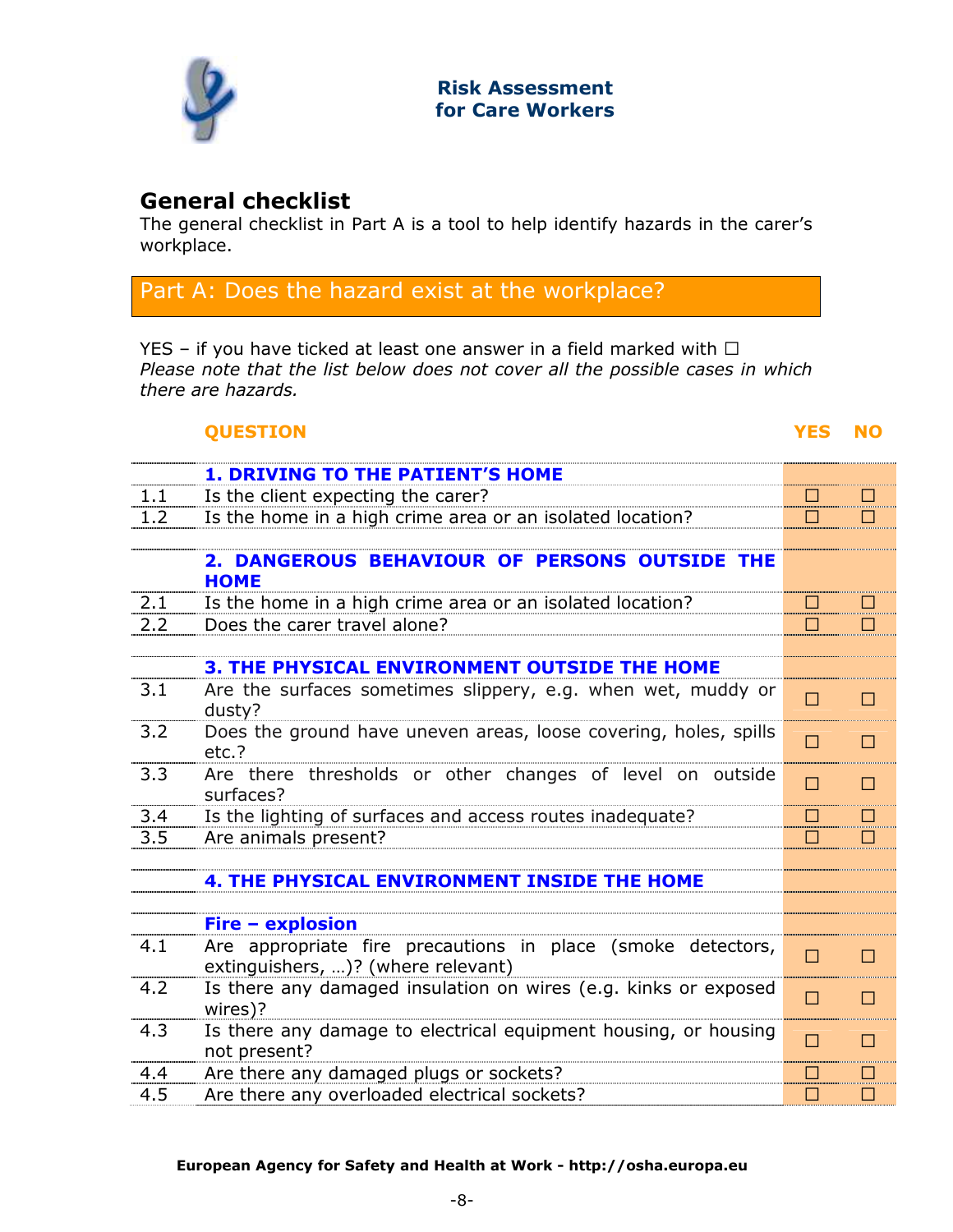

| 4.6  | Are oxidising or flammable substances, such as paint, finishes,<br>adhesives and solvents used?                                                                                                                                 | $\overline{\mathsf{J}}$ | J        |
|------|---------------------------------------------------------------------------------------------------------------------------------------------------------------------------------------------------------------------------------|-------------------------|----------|
| 4.7  | Are oxygen cylinders safely stored in a proper location?                                                                                                                                                                        | J                       | J        |
| 4.8  | Is propane, butane or natural gas in use in the client's home?                                                                                                                                                                  | J                       | J        |
|      |                                                                                                                                                                                                                                 |                         |          |
|      | <b>Lighting</b>                                                                                                                                                                                                                 |                         |          |
| 4.9  | Is lighting adequate to perform tasks efficiently, accurately and<br>safely?                                                                                                                                                    | J                       | J        |
| 4.10 | Is the lighting of circulation areas, corridors, stairs, rooms, etc.,<br>adequate to move safely and to notice any obstacle (holes in the<br>ground, objects lying on the ground, steps, slippery surfaces or<br>spills, etc.)? | J                       | J        |
|      |                                                                                                                                                                                                                                 |                         |          |
|      | <b>Animals</b>                                                                                                                                                                                                                  |                         |          |
| 4.11 | Are animals present?                                                                                                                                                                                                            | J                       | J        |
|      |                                                                                                                                                                                                                                 |                         |          |
|      | <b>Floor and stairs</b>                                                                                                                                                                                                         |                         |          |
| 4.12 | Do the floors have uneven areas, loose coverings, holes, spills,<br>etc.?                                                                                                                                                       | J                       | J        |
| 4.13 | Are the floors sometimes slippery, e.g. when they are wet due to<br>cleaning or spilling of liquids, or dusty due to construction work?                                                                                         | J                       | J        |
| 4.14 | Are there thresholds or other changes of level on the floors?                                                                                                                                                                   | J                       | <u>ل</u> |
| 4.15 | Are the floors kept tidy?                                                                                                                                                                                                       | J                       | <u>ل</u> |
| 4.16 | Are there cables on the floor?                                                                                                                                                                                                  | J                       | J        |
| 4.17 | Are there any obstructions and objects (excluding those which                                                                                                                                                                   |                         |          |
|      | cannot be removed) left lying around in the work area?                                                                                                                                                                          | J                       | J        |
| 4.18 | Could the carer fall or slip due to unsuitable footwear?                                                                                                                                                                        | J                       | J        |
| 4.19 | Are client's home stairs in poor condition or cluttered?                                                                                                                                                                        | J                       | J        |
|      |                                                                                                                                                                                                                                 |                         |          |
|      | <b>5. ACTIVITIES OF DAILY LIVING</b>                                                                                                                                                                                            |                         |          |
|      |                                                                                                                                                                                                                                 |                         |          |
|      | <b>General</b>                                                                                                                                                                                                                  |                         |          |
| 5.1  | Is training required to safely assist clients in the activities of daily<br>living?                                                                                                                                             | J                       | J        |
| 5.2  | Client care activities, especially client handling activities, can put                                                                                                                                                          |                         |          |
|      | the carer at high risk. Do the activities of daily living include:                                                                                                                                                              | J                       | J        |
|      | transferring or repositioning, dressing and bathing clients?                                                                                                                                                                    |                         |          |
| 5.3  | Do the activities of transferring or repositioning the client involve<br>manual handling, reaching, bending or twisting?                                                                                                        | J                       | J        |
| 5.4  | Are there risks of acute injuries? (back pain from lifting a client,<br>shoulder pain by trying to stop a client from falling, moving heavy<br>objects such as furniture)                                                       | J                       | J        |
| 5.5  | Are there risks of chronic injuries? (High repetition activities with<br>excessive force, awkward posture, static load or direct pressure                                                                                       | J                       | J        |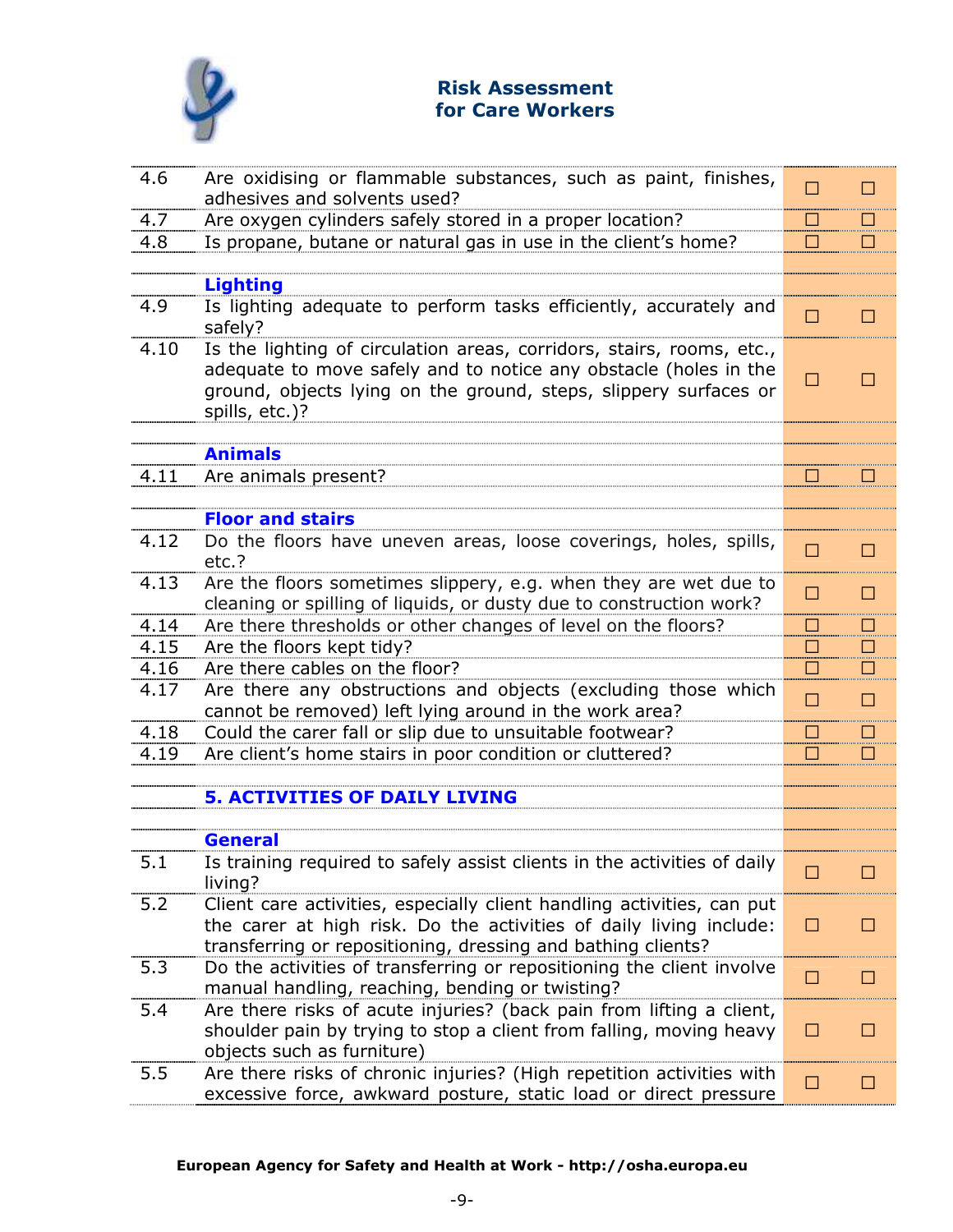

| on the tissues)                                                                                             |                         |   |
|-------------------------------------------------------------------------------------------------------------|-------------------------|---|
| 5.6<br>Is more than one person needed to assist with tasks like bathing,                                    | $\overline{\mathsf{J}}$ | J |
| repositioning and transferring?                                                                             |                         |   |
|                                                                                                             |                         |   |
| <b>Transferring and repositioning</b>                                                                       |                         |   |
| Does the client resist being moved?<br>5.7                                                                  | J                       | J |
| Does the carer need further information about adequate<br>5.8<br>transferring and repositioning techniques? | J                       | J |
|                                                                                                             |                         |   |
| <b>Dressing</b>                                                                                             |                         |   |
| 5.9<br>Does the activity of dressing the client involve reaching and                                        |                         |   |
| excessive bending or the adoption of an awkward posture?                                                    | J                       | J |
| 5.10<br>During dressing does one of the client's limbs (arm or leg) have                                    |                         |   |
| to be supported for a long time or require the exertion of a high                                           | J                       | J |
| force?                                                                                                      |                         |   |
| 5.11<br>Does the carer need further information about adequate dressing                                     | J                       | J |
| technique?                                                                                                  |                         |   |
|                                                                                                             |                         |   |
| <b>Bathing</b><br>5.12<br>When bathing a client does this require the adoption of an                        |                         |   |
| awkward or static posture, high forces or high contact stress (on                                           |                         |   |
| knees from kneeling or upper chest from leaning against the                                                 | J                       | J |
| bath)?                                                                                                      |                         |   |
| 5.13<br>Does the carer need further information about adequate bathing                                      | $\overline{\mathsf{J}}$ | J |
| technique?                                                                                                  |                         |   |
|                                                                                                             |                         |   |
| <b>Assistive devices</b>                                                                                    |                         |   |
| 5.14<br>Are assistive devices required to safely meet the demands of the                                    | J                       | J |
| activities of daily living?                                                                                 |                         |   |
| 5.15<br>Is training required to work with assistive devices?                                                | J                       | J |
| <b>6. DOMESTIC DUTIES</b>                                                                                   |                         |   |
| 6.1<br>Housekeeping activities can put the carer at high risk. Do the                                       |                         |   |
| activities include: making beds, cleaning, doing laundry and                                                | J                       | J |
| cooking?                                                                                                    |                         |   |
| Do the activities of bed making and tucking in sheets require<br>6.2                                        |                         |   |
| bending over at the waist and reaching forward or gripping sheets                                           | J                       | J |
| and bed covers using a pinch grip (which increases the effort                                               |                         |   |
| required)?                                                                                                  |                         |   |
| Does the activity of cleaning the floors, the toilet or the bath<br>6.3                                     | J                       | J |
| involve bending over or kneeling?                                                                           |                         |   |
| Does the activity of cleaning overhead require reaching overhead<br>6.4<br>for a long time?                 | J                       | J |
| Does scrubbing with force require bending or reaching?<br>6.5                                               | J                       | J |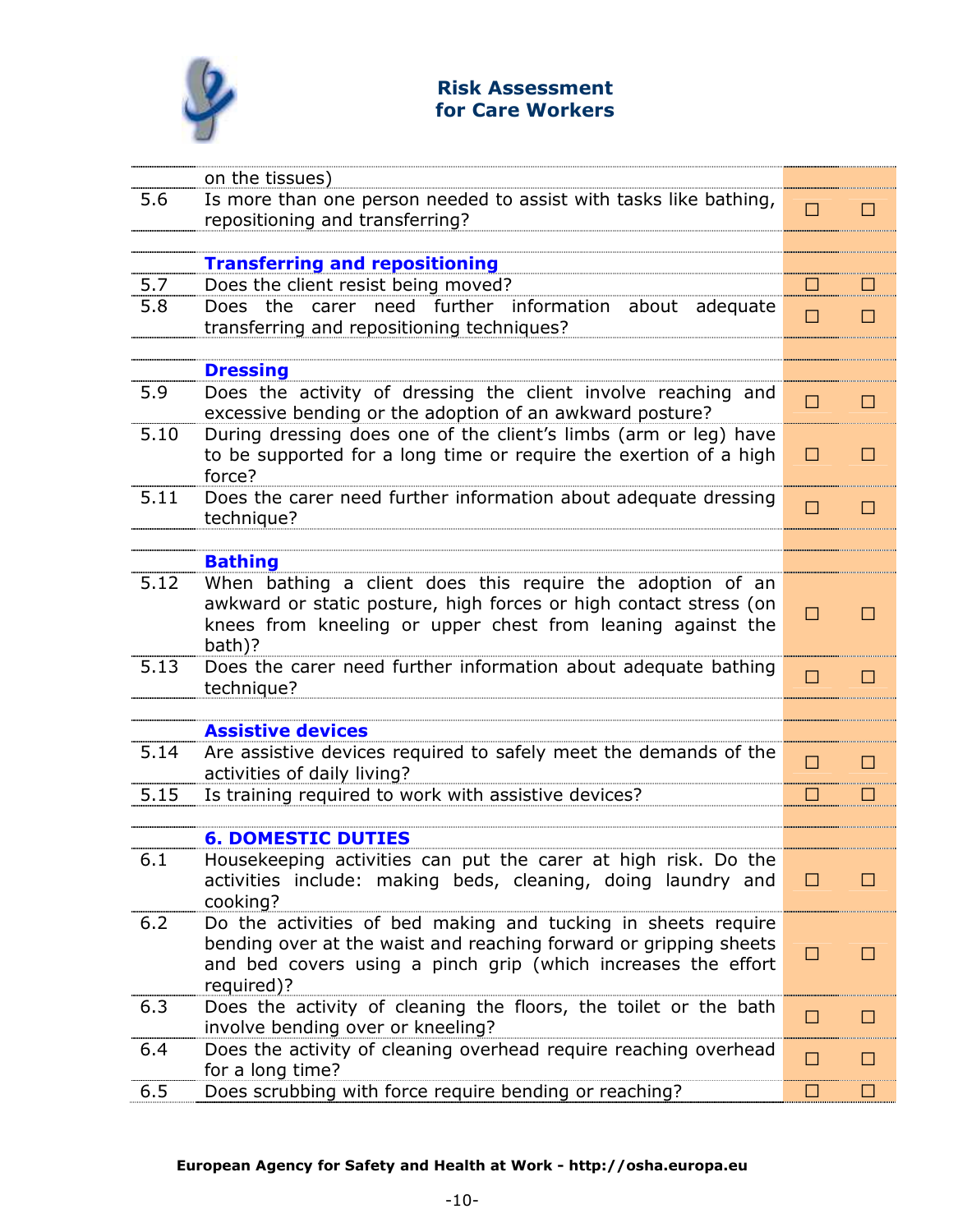

| 6.6  | Do domestic activities require kneeling on hard surfaces which<br>can put pressure on the knees?                                                                                                                                                       | J            | J  |
|------|--------------------------------------------------------------------------------------------------------------------------------------------------------------------------------------------------------------------------------------------------------|--------------|----|
| 6.7  | Does loading or unloading laundry from washers and dryers<br>require repeated bending forward while twisting?                                                                                                                                          | J            | J  |
| 6.8  | Does lifting dry laundry require using a pinch grip (which can<br>increase the forces of the small muscles in the hand and<br>forearm)?                                                                                                                | J            | J  |
| 6.9  | Is lifting wet laundry part of the domestic duties?                                                                                                                                                                                                    | $\mathsf{J}$ | J  |
| 6.10 | Does food preparation and cooking involve the use of blunt knives<br>which can increase the force required to cut food?                                                                                                                                | J            | J  |
| 6.11 | Is the work surface height appropriate for preparing and cooking<br>food? (For example if it is too low it can require bending over and<br>putting stress on the back, whilst too high can require the use of<br>awkward wrist and shoulder postures). | J            | J  |
| 6.12 | Are cleaning products used in the client's home as they can put<br>the carer at risk of exposure to chemicals?                                                                                                                                         | J            | J  |
|      |                                                                                                                                                                                                                                                        |              |    |
|      | <b>PATIENT'S HEALTH</b><br><b>THE</b><br><b>CONDITION</b><br><b>(INFECTIOUS</b><br>7.<br><b>CONDITIONS)</b>                                                                                                                                            |              |    |
|      |                                                                                                                                                                                                                                                        |              |    |
|      | <b>Blood-borne diseases</b>                                                                                                                                                                                                                            |              |    |
| 7.1  | Does the client have a blood-borne disease (e.g. HIV/AIDS or<br>Hepatitis B/C)?                                                                                                                                                                        | J            | J  |
| 7.2  | Does the client have a wound, active bleeding or wound<br>drainage?                                                                                                                                                                                    | J            | J  |
| 7.3  | Does the client require assistance with bowel or<br>bladder<br>elimination?                                                                                                                                                                            | J            | J  |
| 7.4  | Can infected blood or body fluids come into contact with the<br>tissue lining of the carer's eyes, nose, or mouth?                                                                                                                                     | J            | J  |
| 7.5  | Can infected blood or body fluids come into contact with a cut in<br>the skin?                                                                                                                                                                         | J            | J  |
| 7.6  | Can the care worker be accidentally pricked with a needle or a<br>sharp (lancet, for example) that is contaminated with infected<br>blood?                                                                                                             | J.           | J. |
| 7.7  | Can the carer prevent exposure to blood-borne diseases?                                                                                                                                                                                                | J            |    |
| 7.8  | Does the carer know what to do in the case of unprotected<br>contact with potentially infected blood or body fluids?                                                                                                                                   | J            | J  |
|      |                                                                                                                                                                                                                                                        |              |    |
|      | <b>Airborne diseases</b>                                                                                                                                                                                                                               |              |    |
| 7.9  | Does the client have an airborne disease (e.g. flu, tuberculosis,<br>measles, chicken pox or influenza)?                                                                                                                                               | J            | J  |
| 7.10 | Could the care worker touch a person or object (e.g., table,<br>doorknob, or telephone) contaminated with the disease, and then<br>touch their own eyes, nose, or mouth?                                                                               | J            | J  |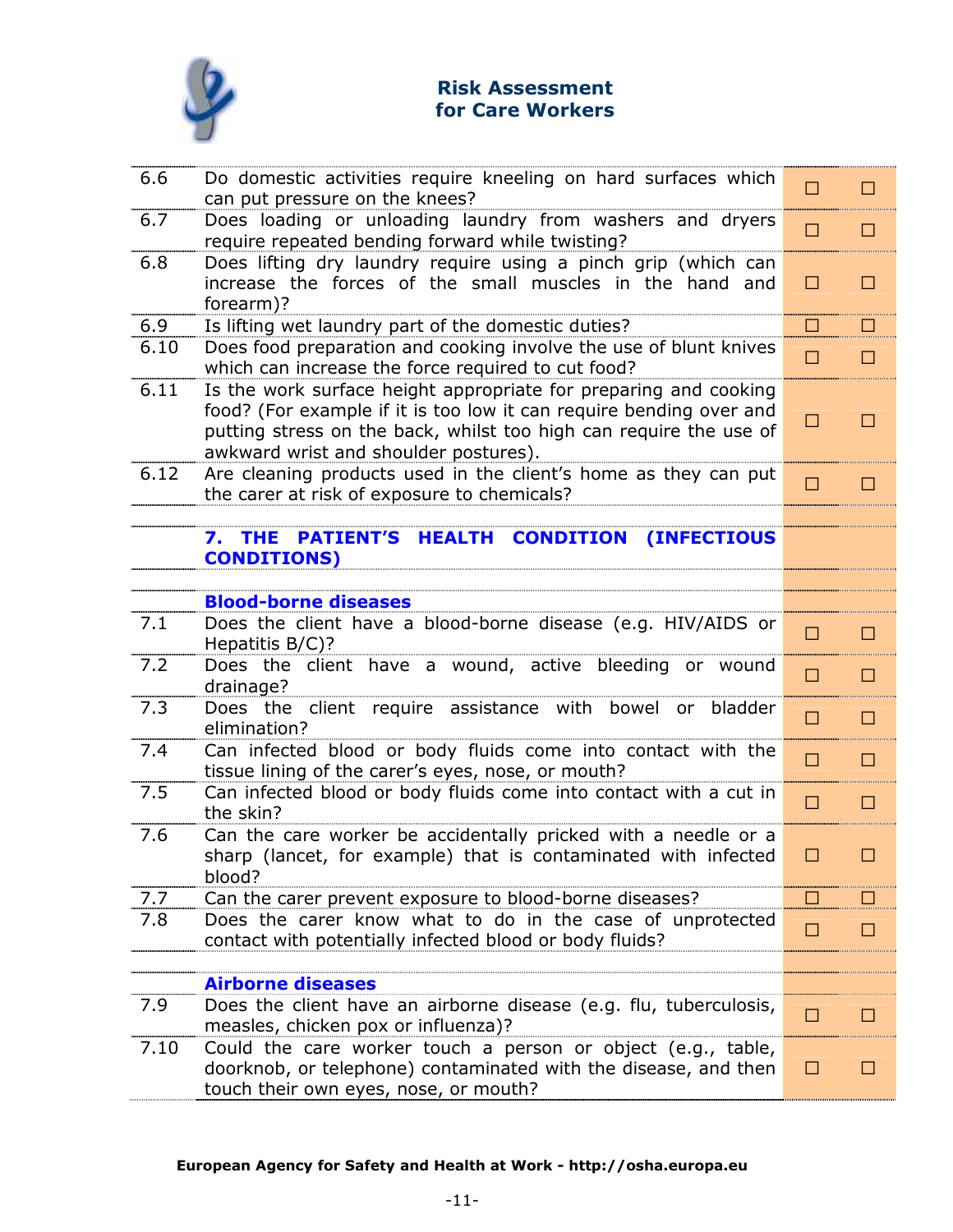

| 7.11 | Could the care worker breathe in the very small airborne drops of<br>saliva or mucus produced when an infected person coughs,<br>sneezes or speaks very close to them? | J | J |
|------|------------------------------------------------------------------------------------------------------------------------------------------------------------------------|---|---|
| 7.12 | Does the carer know what to do to prevent exposure to airborne<br>diseases?                                                                                            | J | J |
|      |                                                                                                                                                                        |   |   |
|      | <b>Contact diseases</b>                                                                                                                                                |   |   |
| 7.13 | Does the client have an infectious disease that can be spread by<br>contact (e.g. herpes, MRSA, scabies, rubella, mumps or<br>ringworm)?                               | J | J |
| 7.14 | Could the care worker touch a person or object (e.g. table,<br>doorknob, telephone) contaminated with the disease, and then<br>touch their own eyes, nose, or mouth?   | J | J |
| 7.15 | Does the carer know what to do to prevent exposure to contact<br>diseases?                                                                                             | J | J |
|      |                                                                                                                                                                        |   |   |
|      | <b>8. PSYCHOSOCIAL ISSUES</b>                                                                                                                                          |   |   |
|      |                                                                                                                                                                        |   |   |
| 8.1  | <b>Client behaviour including violence</b><br>Does the client demonstrate or have a history of behaviour, such                                                         |   |   |
|      | as verbal attacks, threats of physical attack or actual physical<br>attacks?                                                                                           | J | J |
| 8.2  | Does the client have a mental illness? (e.g. a mental health<br>diagnosis, depression, paranoia, confusion, agitation?)                                                | J | J |
| 8.3  | Are there any recognised events or conditions that bring about<br>violent or aggressive behaviour in the patient?                                                      | J | J |
| 8.4  | Are there significant changes in the client's mood?                                                                                                                    | J | J |
| 8.5  | Does the carer have difficulty in communicating with the client?                                                                                                       | J |   |
|      |                                                                                                                                                                        |   |   |
|      | <b>Family members and visitors</b>                                                                                                                                     |   |   |
| 8.6  | Do family members and/or visitors have a history of violent<br>behaviour?                                                                                              | J | J |
| 8.7  | Do family members often become argumentative?                                                                                                                          |   |   |
| 8.8  | Are there any unexpected client visitors?                                                                                                                              |   |   |
| 8.9  | Does the carer feel a lack of consideration from the family<br>members?                                                                                                | J | J |
|      |                                                                                                                                                                        |   |   |
|      | <b>Time pressure</b>                                                                                                                                                   |   |   |
| 8.10 | Does the carer feel that the time available is not enough to assist<br>the client?                                                                                     | J | J |
|      |                                                                                                                                                                        |   |   |
|      | <b>9. EMERGENCIES</b>                                                                                                                                                  |   |   |
| 9.1  | Does an emergency action plan exist for the client's home?                                                                                                             | J | J |
| 9.2  | Does the carer have contact phone numbers in the case of an                                                                                                            | J | J |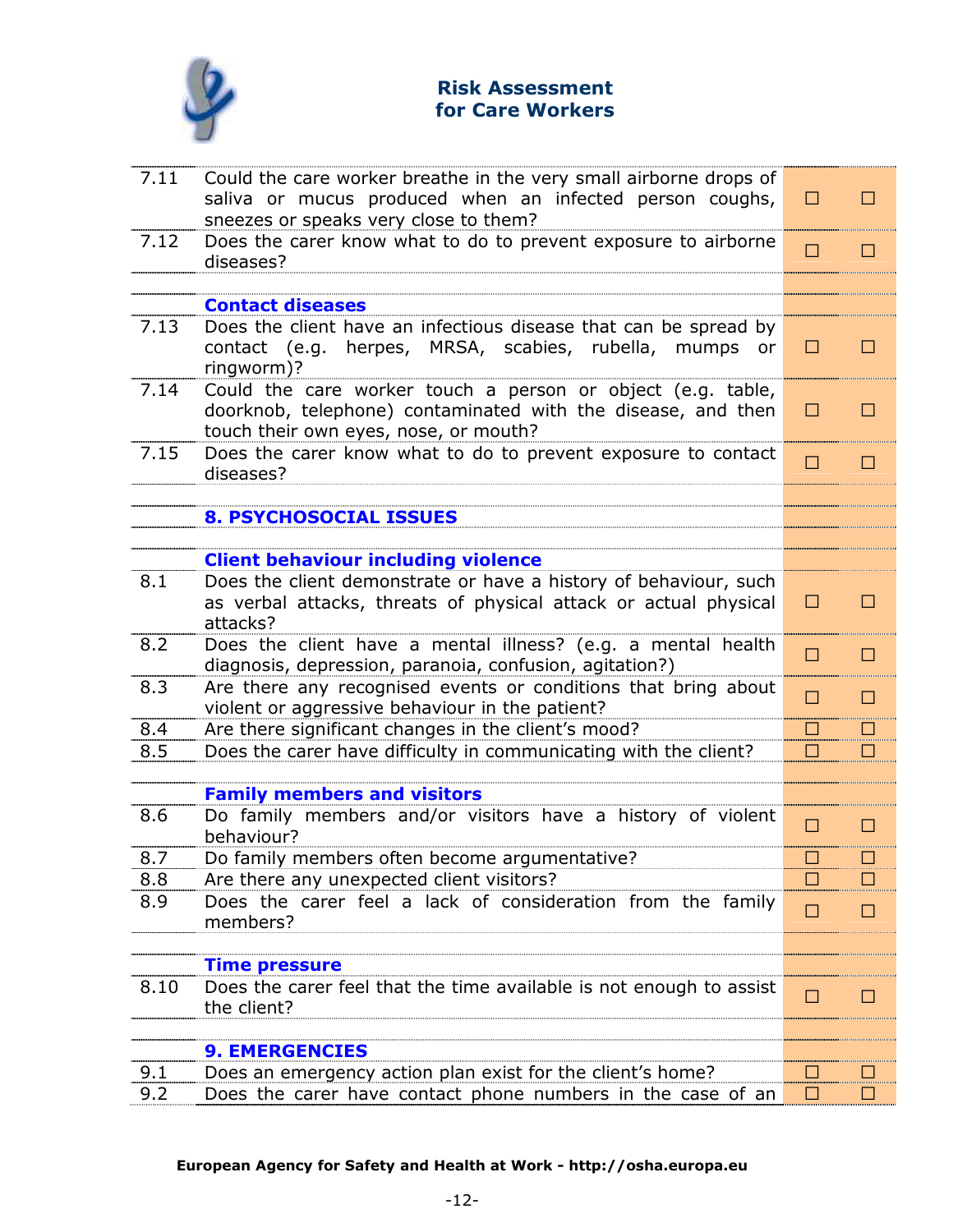

|      | emergency?                                                                                                  |   |  |
|------|-------------------------------------------------------------------------------------------------------------|---|--|
| 9.3  | Does the carer know the fastest evacuation route in the case of<br>an emergency?                            |   |  |
|      |                                                                                                             |   |  |
|      | <b>10. INFORMATION AND TRAINING</b>                                                                         |   |  |
| 10.1 | Does the carer know about the hazards they are exposed to?                                                  | J |  |
| 10.2 | Does the carer know how they may be affected by the hazards<br>they are exposed to?                         |   |  |
| 10.3 | Did the carer receive appropriate instructions regarding health<br>and safety risks?                        |   |  |
| 10.4 | Did the carer receive adequate safety and health training?                                                  |   |  |
|      |                                                                                                             |   |  |
|      | <b>11. HEALTH SURVEILLANCE</b>                                                                              |   |  |
| 11.1 | Did the carer receive health surveillance appropriate to the health<br>and safety risks they incur at work? |   |  |

The proposed solutions presented in Part B are examples of preventive measures that can be taken to reduce risks. The solutions correspond directly to the questions in Part A.

## Part B: Examples of preventive measures that can reduce risk

| <b>OUESTION</b><br>NO. | <b>EXAMPLES OF PREVENTIVE MEASURES</b>                                                                                                                                                                                                                            |
|------------------------|-------------------------------------------------------------------------------------------------------------------------------------------------------------------------------------------------------------------------------------------------------------------|
|                        | <b>1. DRIVING TO THE PATIENT'S HOME</b>                                                                                                                                                                                                                           |
| 1.1                    | Informing the client before travelling; finding out who should<br>be in the home.                                                                                                                                                                                 |
| 1.2                    | Carrying an extra set of car keys, a torch, a mobile phone and<br>possibly a personal alarm when visiting a client; planning the<br>safest route to the client's home; keeping the car well<br>maintained; taking precautions in the event of a car<br>breakdown. |
|                        |                                                                                                                                                                                                                                                                   |
|                        | <b>2. THE DANGEROUS BEHAVIOUR OF PERSONS OUTSIDE</b><br><b>THE HOME</b>                                                                                                                                                                                           |
| 2.1                    | Don't leave personal items visible in the car; when it is dark,<br>park your car in a open spot near a streetlight.                                                                                                                                               |
| 2.2                    | When travelling and working alone, the risk of exposure to<br>violent behaviour can be reduced by: sticking to busy roads<br>and streets, locking the car while driving, avoiding bus stops<br>that are poorly lit or where there are few people, walking         |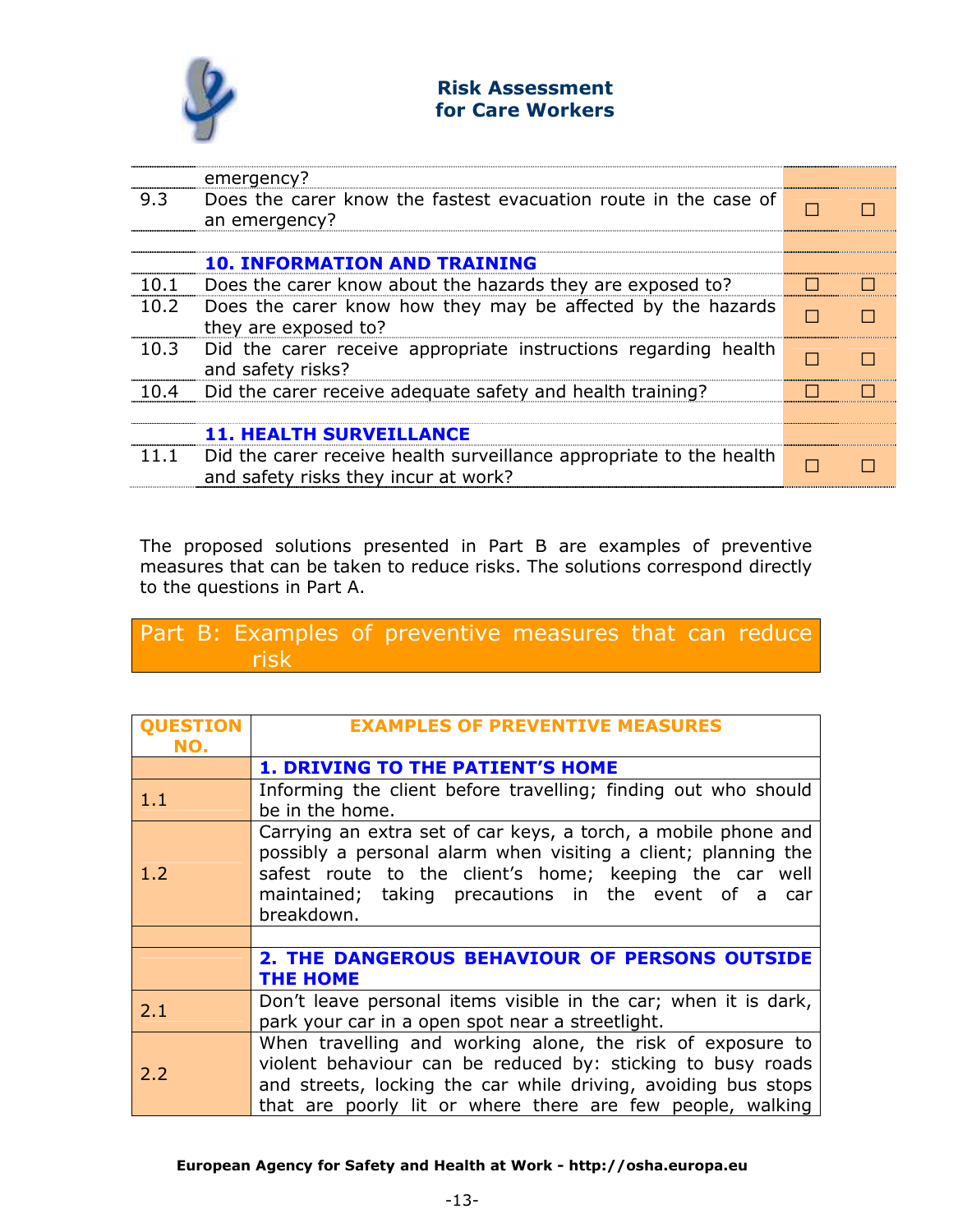

|                     | directly to the nearest place of business - without running or<br>looking back - if you feel you are being followed.                                                                                                                                                                                                                                                                                                                                                                                                                            |
|---------------------|-------------------------------------------------------------------------------------------------------------------------------------------------------------------------------------------------------------------------------------------------------------------------------------------------------------------------------------------------------------------------------------------------------------------------------------------------------------------------------------------------------------------------------------------------|
|                     |                                                                                                                                                                                                                                                                                                                                                                                                                                                                                                                                                 |
|                     | 3. THE PHYSICAL ENVIRONMENT OUTSIDE THE HOME                                                                                                                                                                                                                                                                                                                                                                                                                                                                                                    |
| 3.1                 | If necessary, treating slippery surfaces chemically, using<br>appropriate cleaning methods.                                                                                                                                                                                                                                                                                                                                                                                                                                                     |
| 3.2                 | Selecting flooring and ground surfaces carefully, especially if<br>likely to become wet or dusty.                                                                                                                                                                                                                                                                                                                                                                                                                                               |
| 3.3                 | Ensuring ground surfaces and access routes are checked<br>regularly.                                                                                                                                                                                                                                                                                                                                                                                                                                                                            |
| 3.4                 | Ensuring adequate lighting of surfaces and access routes;<br>reporting broken light bulbs outside the home.                                                                                                                                                                                                                                                                                                                                                                                                                                     |
| 3.5                 | Ensuring aggressive pets are leashed or locked up in a separate<br>room before leaving the car or entering a home.                                                                                                                                                                                                                                                                                                                                                                                                                              |
|                     |                                                                                                                                                                                                                                                                                                                                                                                                                                                                                                                                                 |
|                     | 4. THE PHYSICAL ENVIRONMENT INSIDE THE HOME                                                                                                                                                                                                                                                                                                                                                                                                                                                                                                     |
|                     |                                                                                                                                                                                                                                                                                                                                                                                                                                                                                                                                                 |
|                     | <b>Fire - explosion</b>                                                                                                                                                                                                                                                                                                                                                                                                                                                                                                                         |
| 4.1                 | Ensuring that smoke detectors are checked regularly (where<br>relevant).                                                                                                                                                                                                                                                                                                                                                                                                                                                                        |
| 4.1                 | Ensuring appropriate choice of fire extinguishers, appropriate<br>location, checking and regular servicing (where relevant).                                                                                                                                                                                                                                                                                                                                                                                                                    |
| 4.3,<br>4.2,<br>4.4 | Carrying out a visual check for defects; using only equipment<br>with the EC mark; ensuring that defects are repaired by an<br>electrical expert.                                                                                                                                                                                                                                                                                                                                                                                               |
| 4.5                 | Limiting the number of appliances connected to the same<br>socket.                                                                                                                                                                                                                                                                                                                                                                                                                                                                              |
| 4.6                 | Ensuring the appropriate storage of combustible or flammable<br>substances.                                                                                                                                                                                                                                                                                                                                                                                                                                                                     |
| 4.7                 | Oxygen is a fire hazard; keeping all sources of flame away from<br>oxygen cylinders; storing oxygen cylinders in a rack, or chained<br>to the wall, in a well-ventilated area.                                                                                                                                                                                                                                                                                                                                                                  |
| 4.8                 | Never use a gas appliance if unsure whether it is working<br>properly. Ensuring that a gas safety check is done. If smelling<br>gas, or suspecting there is a gas escape, immediately open all<br>doors and windows and shut off the gas supply at the meter<br>control valve. If gas continues to escape call the Gas<br>Emergency Number. In the case of a suspected carbon<br>monoxide leakage, unless you are able to identify the specific<br>appliance at fault, consult a qualified installer to investigate and<br>make repairs. $[12]$ |
|                     | <b>Lighting</b>                                                                                                                                                                                                                                                                                                                                                                                                                                                                                                                                 |
| 4.9, 4.10           | Lighting intensity and uniformity must be adequate to the                                                                                                                                                                                                                                                                                                                                                                                                                                                                                       |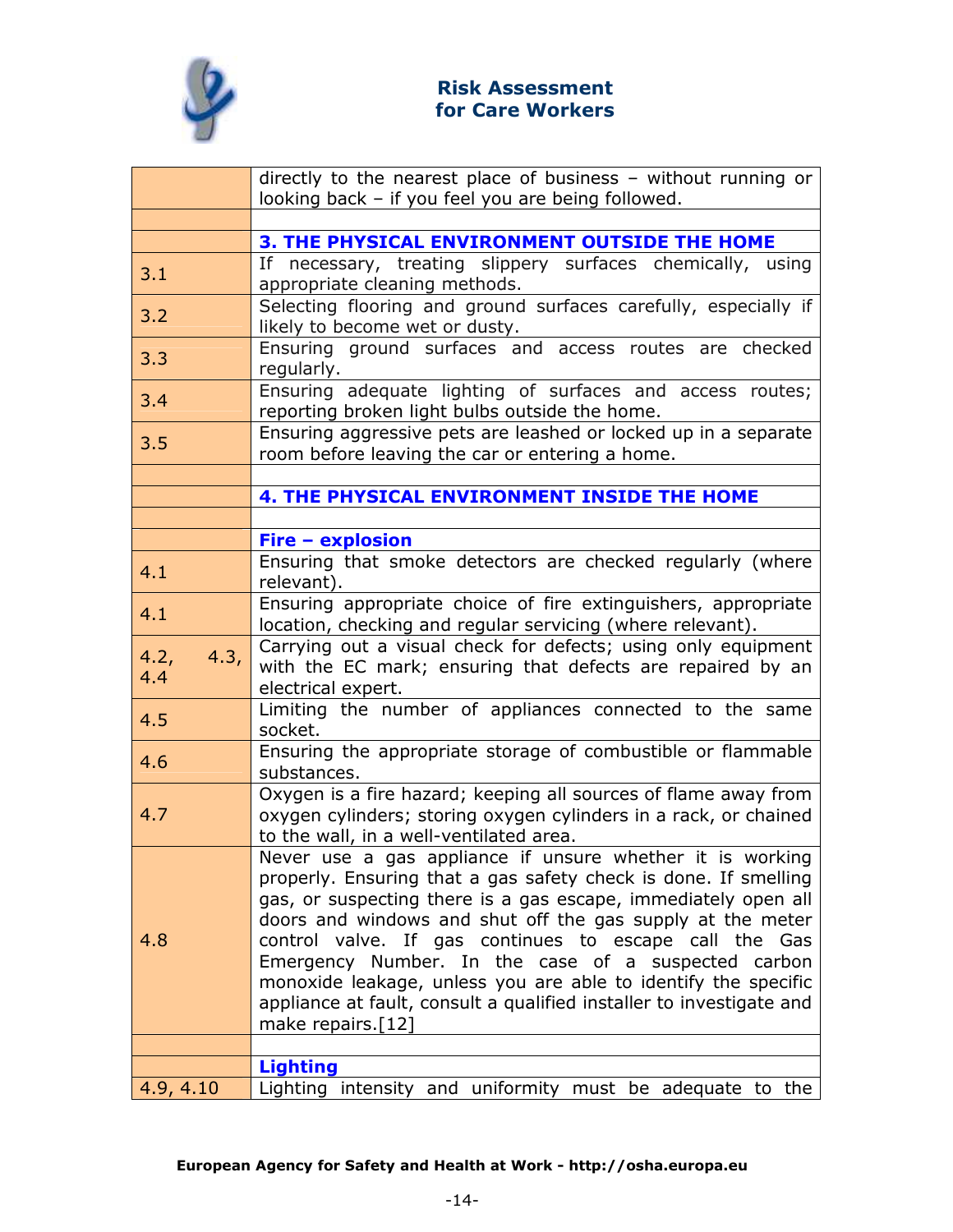

|            | work; increasing the wattage of a bulb if more lighting is                                                                                                                                                                                                                                                                                     |
|------------|------------------------------------------------------------------------------------------------------------------------------------------------------------------------------------------------------------------------------------------------------------------------------------------------------------------------------------------------|
|            | needed; using additional local or localised lighting where high<br>levels of lighting are required.                                                                                                                                                                                                                                            |
|            |                                                                                                                                                                                                                                                                                                                                                |
|            | <b>Animals</b>                                                                                                                                                                                                                                                                                                                                 |
| 4.11       | Ensuring that aggressive pets are leashed or locked in a<br>separate room before leaving the car or entering the home.                                                                                                                                                                                                                         |
|            |                                                                                                                                                                                                                                                                                                                                                |
|            | <b>Floor</b><br>Selecting flooring carefully, especially if it is likely to become                                                                                                                                                                                                                                                             |
| 4.12, 4.13 | wet or dusty;<br>anti-slip and easy-to-clean surfaces are<br>preferable.                                                                                                                                                                                                                                                                       |
| 4.14       | Ensuring floor is checked regularly.                                                                                                                                                                                                                                                                                                           |
| 4.15       | Repairing holes and cracks, worn carpets or rugs, etc.; keeping<br>floors clear.                                                                                                                                                                                                                                                               |
| 4.16       | Positioning equipment to avoid cables crossing a working area;<br>using cable covers to fix them securely to surfaces.                                                                                                                                                                                                                         |
| 4.17       | Removing holes, cracks, worn carpets or rugs, etc.; keeping<br>floors clear.                                                                                                                                                                                                                                                                   |
| 4.18       | Using suitable footwear (comfortable and anti-slip).                                                                                                                                                                                                                                                                                           |
| 4.19       | Keeping stairs free of clutter; they must have handrails and be<br>well lit.                                                                                                                                                                                                                                                                   |
|            |                                                                                                                                                                                                                                                                                                                                                |
|            |                                                                                                                                                                                                                                                                                                                                                |
|            | <b>5. ACTIVITIES OF DAILY LIVING</b>                                                                                                                                                                                                                                                                                                           |
| 5.1        | The employer must ensure that proper health and safety<br>information, instruction and training for work activities are                                                                                                                                                                                                                        |
| 5.2        | provided to care workers.<br>Performing only those tasks for which training has been<br>provided.                                                                                                                                                                                                                                              |
| 5.3        | Understanding the risks of musculoskeletal disorders (MSDs)<br>and working safely within one's physical capabilities.                                                                                                                                                                                                                          |
| 5.4        | Never try to hold a client in a standing position; never try to<br>stop a client from falling, but rather control the client's fall to<br>the floor as trained; using mechanical aids to move heavy<br>objects; using equipment such as portable lifts whenever<br>possible; working in pairs or teams to lighten the load (when<br>possible). |
| 5.5        | Avoiding pinch grips, using a power grip instead of a pinch grip;<br>reducing awkward shoulder, wrist or trunk postures; taking<br>short breaks to rest the lower back, neck, shoulders or wrists;<br>alternating static with dynamic postures and activities.                                                                                 |
| 5.6        | Informing employers that more than one person is needed;<br>working in pairs or teams to lighten the load (when possible).                                                                                                                                                                                                                     |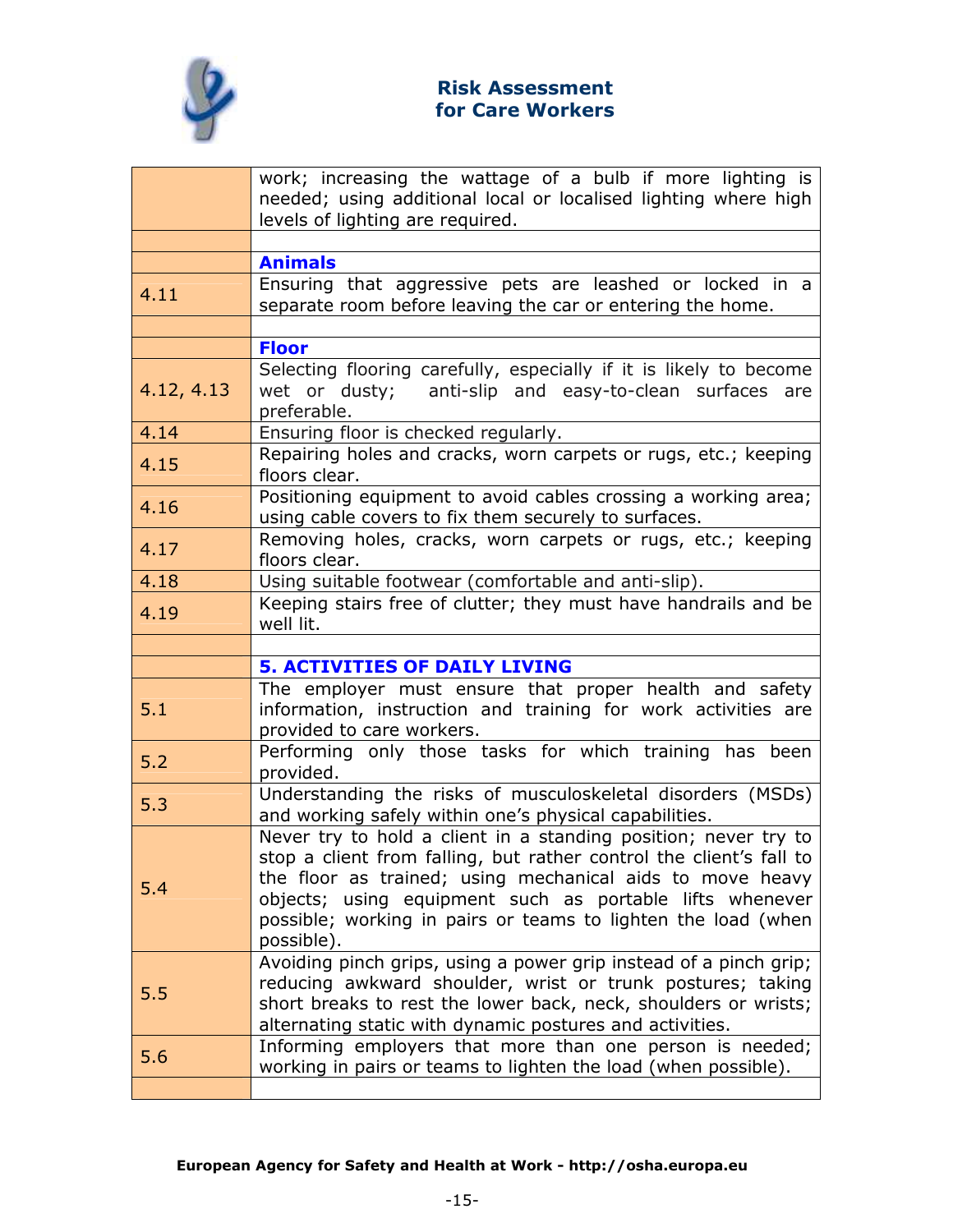

|      | <b>Transferring and repositioning</b>                                                                     |
|------|-----------------------------------------------------------------------------------------------------------|
| 5.7  | Checking for hazards and assessing the risks when transferring                                            |
|      | or repositioning a client.                                                                                |
|      | Ensuring adequate training and technique for transferring or                                              |
|      | repositioning clients:                                                                                    |
|      | Using transfer assist devices such as transfer belts or low-<br>$\bullet$                                 |
|      | friction slide sheets;                                                                                    |
|      | Accessing a position close to the client by removing<br>$\bullet$                                         |
|      | obstacles from around bed and chair; avoiding the client<br>holding on to the carer;                      |
|      | Working in pairs or teams to lighten the load (when<br>$\bullet$                                          |
|      | possible);                                                                                                |
| 5.8  | Using proper techniques: during a transfer or repositioning                                               |
|      | task, shift the body weight using legs. Don't pull with the                                               |
|      | arms or back;                                                                                             |
|      | Ensuring a strong base of support, by keeping the feet a<br>$\bullet$                                     |
|      | shoulders-width apart, by positioning one foot forward and                                                |
|      | one foot back, by bending the knees and by keeping the                                                    |
|      | back straight;                                                                                            |
|      | Avoiding holding a client in a standing position;<br>$\bullet$                                            |
|      | Controlling the client's fall to the floor as trained; avoiding<br>$\bullet$                              |
|      | trying to stop a client from falling;<br>Using a strong power grip and avoiding pinch grips.<br>$\bullet$ |
|      |                                                                                                           |
|      | <b>Dressing</b>                                                                                           |
|      | Asking the client to assist as much as possible; using a proper                                           |
| 5.9  | technique for dressing clients.                                                                           |
| 5.10 | Using equipment such as portable lifts whenever possible.                                                 |
|      | Ensuring adequate technique for dressing clients:                                                         |
|      | Using proper techniques. When helping the client move,<br>$\bullet$                                       |
|      | keep the body upright and shift the body weight using the                                                 |
|      | legs;                                                                                                     |
|      | Starting with the client's weaker side when putting on                                                    |
|      | clothes;<br>Helping the client to lean forward when putting on shirts;                                    |
|      | this will relax the client's arms;                                                                        |
| 5.11 | Trying to complete several tasks at the same time. For                                                    |
|      | example: rolling the client to a place on an incontinence                                                 |
|      | pad, pulling on a pant leg, and adjusting a lift sling;                                                   |
|      | Sitting on a stool when helping seated clients to put on their                                            |
|      | socks and shoes;                                                                                          |
|      | Ensuring that the client is as close to the side of the bed as                                            |
|      | possible;                                                                                                 |
|      | Accessing a position close to the client by removing<br>$\bullet$                                         |
|      | obstacles from around bed and chair;                                                                      |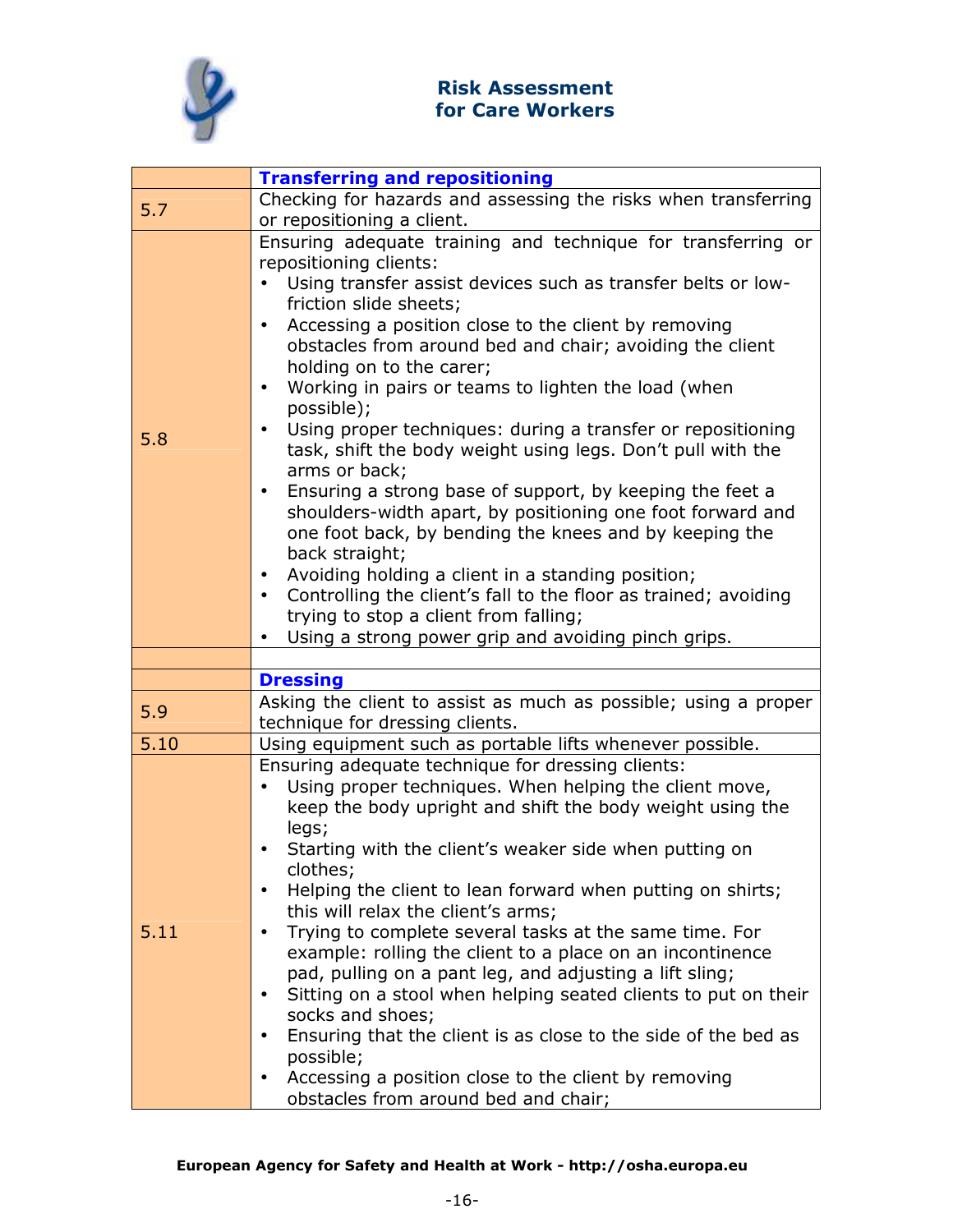

|      | Sitting on the bed, or putting one knee up on it, to bring the<br>carer closer to the client;<br>Placing a client's lower legs on a small stool or other<br>$\bullet$<br>elevated surface to lift their thighs off the bed;<br>Clothing can be adapted to make dressing clients easier. For<br>example, adaptive clothing is roomier than normal clothing,                                                                                                                                                                                                                                                                                                                                                                                                                                                                                                                                                                                                                                                                                                                              |
|------|-----------------------------------------------------------------------------------------------------------------------------------------------------------------------------------------------------------------------------------------------------------------------------------------------------------------------------------------------------------------------------------------------------------------------------------------------------------------------------------------------------------------------------------------------------------------------------------------------------------------------------------------------------------------------------------------------------------------------------------------------------------------------------------------------------------------------------------------------------------------------------------------------------------------------------------------------------------------------------------------------------------------------------------------------------------------------------------------|
|      | has elasticised waistbands, and uses oversized buttons,<br>snap fasteners or Velcro fastenings.                                                                                                                                                                                                                                                                                                                                                                                                                                                                                                                                                                                                                                                                                                                                                                                                                                                                                                                                                                                         |
|      |                                                                                                                                                                                                                                                                                                                                                                                                                                                                                                                                                                                                                                                                                                                                                                                                                                                                                                                                                                                                                                                                                         |
|      | <b>Bathing</b>                                                                                                                                                                                                                                                                                                                                                                                                                                                                                                                                                                                                                                                                                                                                                                                                                                                                                                                                                                                                                                                                          |
| 5.12 | Asking the client to assist as much as possible; using a proper<br>technique for bathing clients.                                                                                                                                                                                                                                                                                                                                                                                                                                                                                                                                                                                                                                                                                                                                                                                                                                                                                                                                                                                       |
| 5.13 | Ensuring adequate technique for bathing clients:<br>Planning the bathing process. Assemble everything needed,<br>and position all equipment. In small bathrooms, pulling the<br>wheelchair from the front to avoid climbing around it;<br>Seating clients on a transfer bench or shower stool before<br>helping them into the bath, and lather the far side of their<br>bodies. Place the client's feet on a stool or the edge of the<br>bath and lather them;<br>Sitting on a stool, the side of the bath or on the toilet seat<br>(if it's closer) will keep the carer's back more upright and<br>reduce the need to reach and bend;<br>Using grab bars (if available) with one hand to support<br>$\bullet$<br>carer's upper body;<br>Taking short breaks to rest the carer's lower back (e.g.<br>standing up straight and arching the back slightly<br>backwards);<br>When bathing a client in bed trying not to twist, bend, or<br>$\bullet$<br>reach for water. Place the water basins on a stool or table at<br>a comfortable height and close to where the carer is<br>working. |
|      |                                                                                                                                                                                                                                                                                                                                                                                                                                                                                                                                                                                                                                                                                                                                                                                                                                                                                                                                                                                                                                                                                         |
| 5.14 | <b>Assistive devices</b><br>Different assistive devices may be used in the activities of daily<br>living. Lifting equipment, transfer benches, sliding boards, low-<br>friction slide sheets or posts may be required in helping to get<br>the client in and out of bed or to help the client when walking;<br>a wheelchair may be required to transfer the client between<br>different locations; a shower chair or a transfer bench for the<br>bathroom may be required to assist clients during bathing; a<br>small stool or other elevated surface may be required to lift a                                                                                                                                                                                                                                                                                                                                                                                                                                                                                                        |
| 5.15 | client's thighs off the bed.<br>The employer must ensure that care workers receive proper<br>health and safety information, instruction and training for work                                                                                                                                                                                                                                                                                                                                                                                                                                                                                                                                                                                                                                                                                                                                                                                                                                                                                                                           |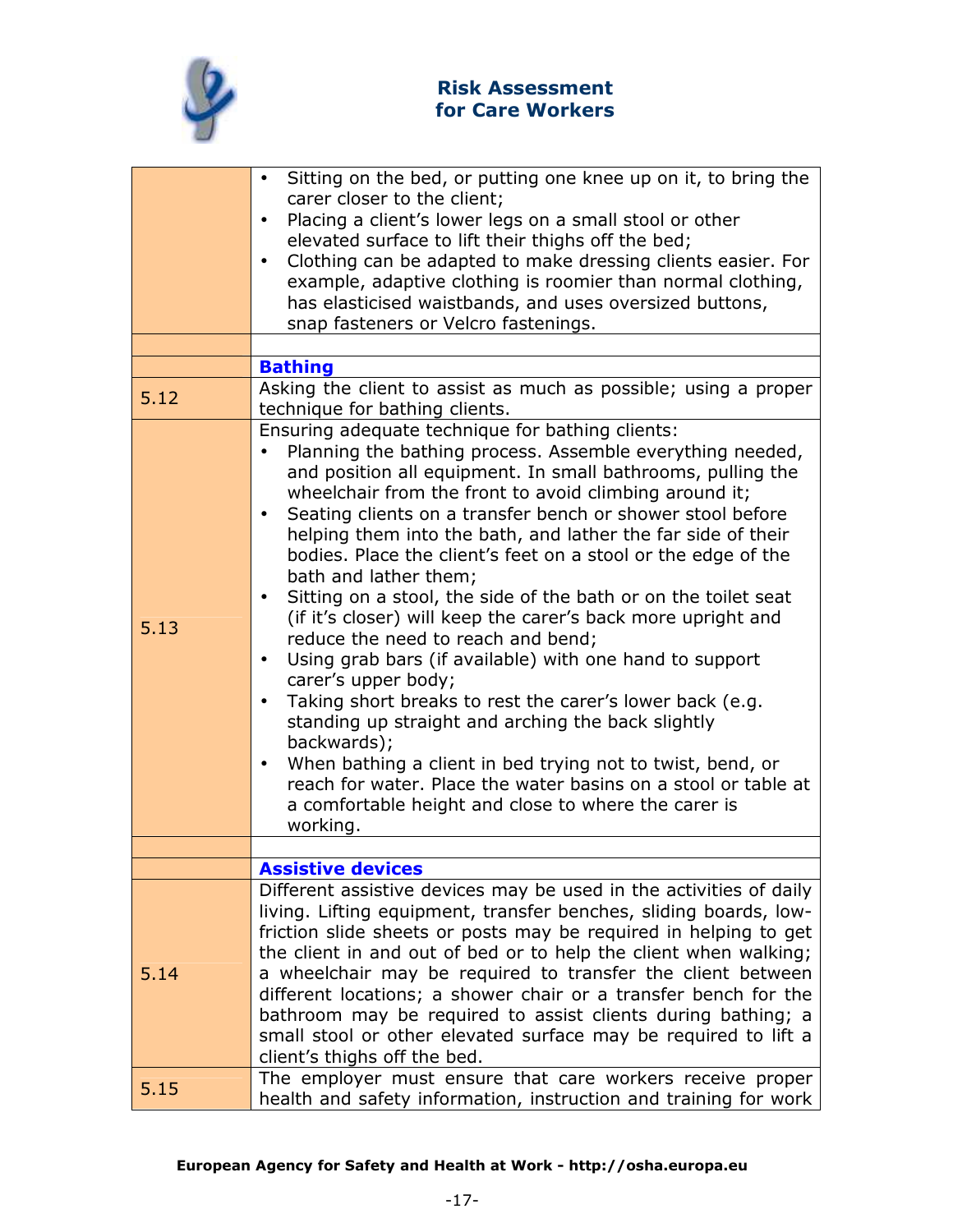

|                          | activities.                                                                                                                                                                                                                                                                                                                                                                                                                                                                                                      |
|--------------------------|------------------------------------------------------------------------------------------------------------------------------------------------------------------------------------------------------------------------------------------------------------------------------------------------------------------------------------------------------------------------------------------------------------------------------------------------------------------------------------------------------------------|
|                          |                                                                                                                                                                                                                                                                                                                                                                                                                                                                                                                  |
|                          | <b>6. DOMESTIC DUTIES</b>                                                                                                                                                                                                                                                                                                                                                                                                                                                                                        |
| 6.1                      | Ensuring that the carer receives adequate training to perform<br>these tasks. Checking for hazards and assessing the risks<br>before performing the tasks.                                                                                                                                                                                                                                                                                                                                                       |
| 6.2                      | Adequate technique for making beds:<br>Avoiding bending forward; bend the knees, not the back.<br>Kneeling on carpeted surfaces, or squat to make one side of<br>the bed at a time. Walking around the bed rather than reaching<br>over it. Using a power grip instead of a pinch grip when<br>handling sheets and covers. Reducing awkward shoulder<br>postures by replacing duvet covers using the "inside-out"<br>method: sliding the cover around the duvet instead of stuffing<br>the duvet into the cover. |
| 6.3<br>6.4<br>6.5<br>6.6 | Adequate technique for cleaning:<br>When cleaning use cleaning equipment with long handles for<br>hard-to-reach areas. If kneeling to clean floors or complete<br>other tasks, place a folded towel under the knees. Make sure<br>that the gloves fit well so that the carer doesn't need to use<br>extra force when gripping or scrubbing. Using a step stool to<br>reduce reaching when dusting or changing shower curtains.<br>Using a long-handled brush to scrub the bottom and sides of<br>the bath.       |
| 6.7<br>6.8<br>6.9        | Adequate technique for doing laundry:<br>Carrying only loads that can be managed comfortably. Making<br>two trips if necessary. Do not twist the body while lifting the<br>laundry. Avoid bending forward. Bend the knees while reaching<br>into the washer or dryer. Using a power grip instead of a pinch<br>grip when handling laundry. Folding clothes at a comfortable<br>working height (about 5-25 cm below standing elbow height).<br>Carer's shoulders should be relaxed.                               |
| 6.10<br>6.11             | Adequate technique for cooking:<br>Using the right tools for cutting; avoiding blunt knives. Using<br>utensils that allow the carer's wrists to remain straight.<br>Preparing food at a comfortable working height (about 5-10 cm<br>below standing elbow height). Carer's shoulders should be<br>relaxed.                                                                                                                                                                                                       |
| 6.12                     | Adequate technique for using cleaning products:<br>Not using unfamiliar products or products that you have not<br>$\bullet$<br>been trained to use safely;<br>Using personal protective equipment such as gloves and<br>respiratory equipment as trained;<br>Always following instructions on product labels;<br>$\bullet$<br>Not using a product that is unlabelled or has an illegible                                                                                                                         |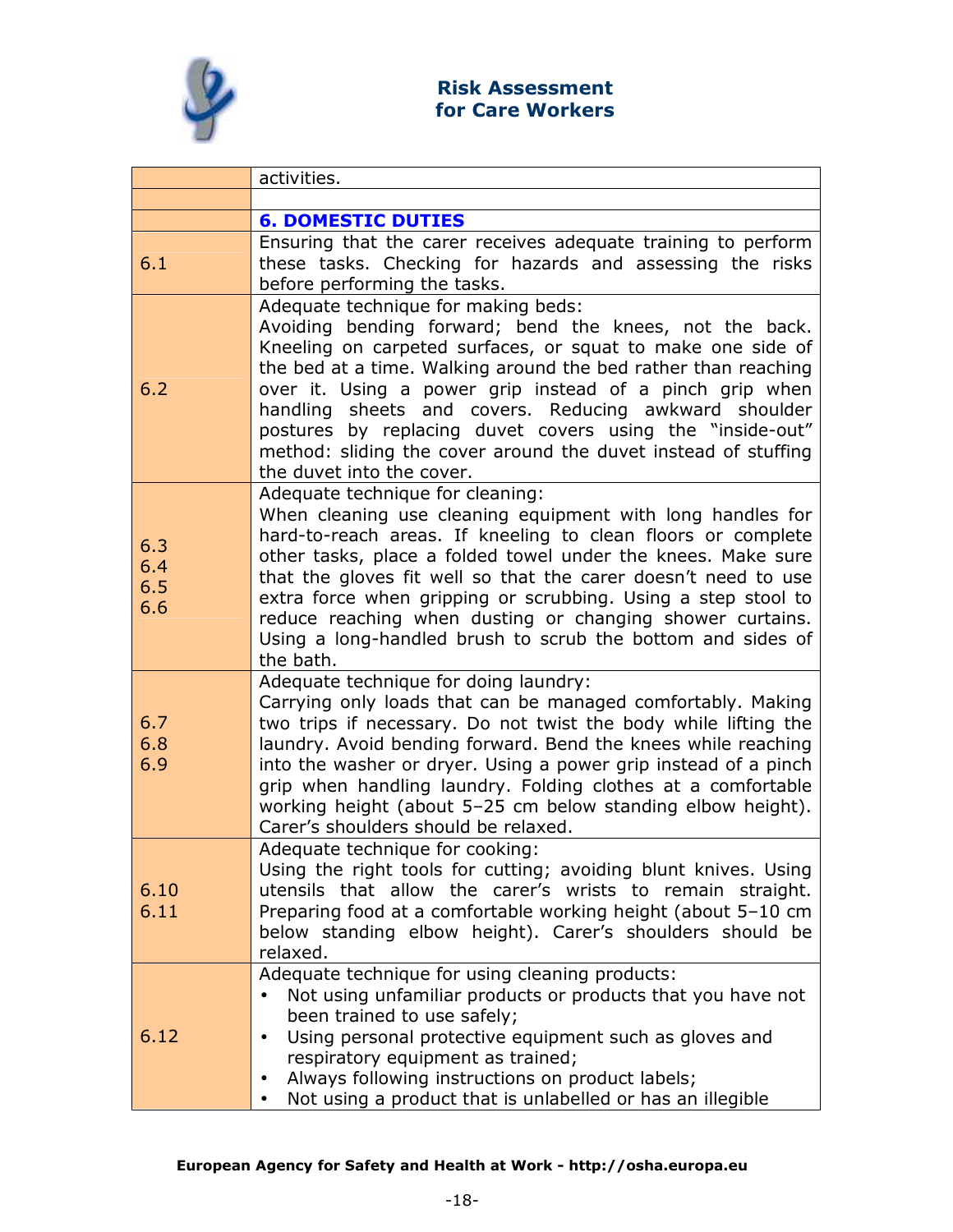

| label;<br>Using products in well-ventilated areas;<br>$\bullet$<br>Diluting the product as required by the manufacturer;<br>$\bullet$<br>Keeping cleaning cloths separate from cloths used for food<br>$\bullet$<br>preparation;<br>Knowing how to clean up spills safely;<br>Not mixing cleaning products. Chemical reactions may occur<br>$\bullet$<br>and create toxic vapours;<br>Knowing what to do if a product comes in contact with the<br>skin or eyes;<br>When experiencing any signs or symptoms of exposure,<br>stop using the product immediately, and move to an area<br>with fresh air.                                                                                |
|---------------------------------------------------------------------------------------------------------------------------------------------------------------------------------------------------------------------------------------------------------------------------------------------------------------------------------------------------------------------------------------------------------------------------------------------------------------------------------------------------------------------------------------------------------------------------------------------------------------------------------------------------------------------------------------|
| 7. THE PATIENT'S HEALTH CONDITION (INFECTIOUS<br><b>CONDITIONS)</b>                                                                                                                                                                                                                                                                                                                                                                                                                                                                                                                                                                                                                   |
|                                                                                                                                                                                                                                                                                                                                                                                                                                                                                                                                                                                                                                                                                       |
| <b>Blood-borne diseases</b>                                                                                                                                                                                                                                                                                                                                                                                                                                                                                                                                                                                                                                                           |
| Ensuring that the carer receives the training to interact with<br>clients with blood-borne diseases. Assuring that the carer has<br>available basic protective equipment such as disposable gloves,<br>face mask, plastic garbage bags, bleach, paper towels, alcohol<br>hand wipes, goggles and waterproof apron. Handling all blood<br>and body fluid materials as if they were infectious. Avoiding<br>contact with blood or body fluids.                                                                                                                                                                                                                                          |
| If the carer is exposed to direct contact with blood or body<br>fluids, special precautions must be taken to ensure that no<br>blood or body fluid comes into contact with the carer.                                                                                                                                                                                                                                                                                                                                                                                                                                                                                                 |
| If the carer is exposed to direct contact with blood or body<br>fluids, special precautions must be taken to assure that no                                                                                                                                                                                                                                                                                                                                                                                                                                                                                                                                                           |
| blood or body fluid comes into contact with a carer.                                                                                                                                                                                                                                                                                                                                                                                                                                                                                                                                                                                                                                  |
| Adequate actions and provisions to prevent carer from blood-<br>borne diseases include[9]:<br>Having the hepatitis B vaccination;<br>Using appropriate personal protective equipment as trained;<br>Gloves, gowns or aprons, mask and protective eyewear,<br>$\bullet$<br>must be worn when in contact with blood or other body<br>fluids;<br>Using proper hand washing procedures, as trained;<br>$\bullet$<br>Putting used needles into properly designed rigid<br>containers;<br>Be alert for sharp objects sticking out of the bag or<br>container when handling garbage bags or waste containers;<br>Do not compress garbage bags or hold them against the<br>$\bullet$<br>body; |
|                                                                                                                                                                                                                                                                                                                                                                                                                                                                                                                                                                                                                                                                                       |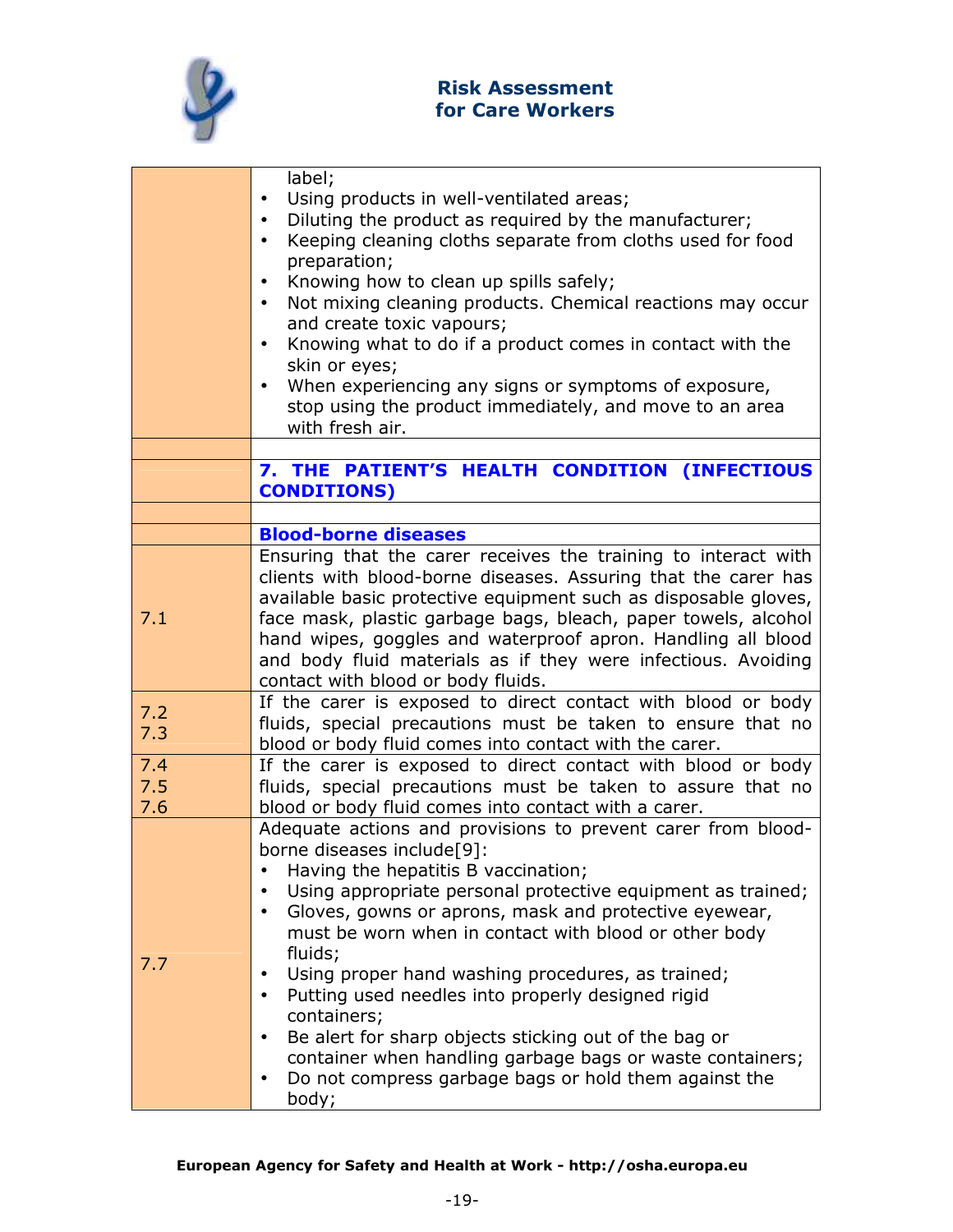

|              | Never reaching blindly behind furniture or equipment.                                                                                                                                                                                                                                                                                                                                                                                                                                                                                                                                                                                                                                                                                                                                                |
|--------------|------------------------------------------------------------------------------------------------------------------------------------------------------------------------------------------------------------------------------------------------------------------------------------------------------------------------------------------------------------------------------------------------------------------------------------------------------------------------------------------------------------------------------------------------------------------------------------------------------------------------------------------------------------------------------------------------------------------------------------------------------------------------------------------------------|
| 7.8          | Adequate procedures in the case of unprotected contact with<br>potentially infected blood or body fluids include[9]:<br>Washing the skin with soap and water immediately; flushing<br>the eyes with running water, nose and mouth if these<br>mucous membranes were exposed; allowing the wound to<br>bleed freely;<br>Going to the nearest hospital for evaluation within two hours<br>$\bullet$<br>of exposure;<br>Reporting the incident immediately to the carer's manager;<br>Following post-exposure guidance that is given.                                                                                                                                                                                                                                                                   |
|              |                                                                                                                                                                                                                                                                                                                                                                                                                                                                                                                                                                                                                                                                                                                                                                                                      |
|              | <b>Airborne diseases</b>                                                                                                                                                                                                                                                                                                                                                                                                                                                                                                                                                                                                                                                                                                                                                                             |
| 7.9          | Ensuring that the carer receives the necessary training to<br>interact with clients with airborne diseases. Ensuring that the<br>carer has available basic protective equipment such as<br>disposable gloves, face mask, plastic garbage bags, bleach,<br>paper towels and alcohol hand wipes.                                                                                                                                                                                                                                                                                                                                                                                                                                                                                                       |
| 7.10<br>7.11 | If the carer is exposed to airborne diseases (e.g. flu,<br>tuberculosis, measles, chicken pox or influenza), special<br>precautions must be taken to ensure that the carer will not be<br>contaminated by the disease.                                                                                                                                                                                                                                                                                                                                                                                                                                                                                                                                                                               |
| 7.12         | Adequate actions and provisions to<br>protect carers from<br>airborne diseases include[9]:<br>Having the appropriate vaccinations and booster shots (e.g.<br>those for influenza, measles, and chicken pox);<br>Trying not to touch the eyes, face or mouth during work;<br>$\bullet$<br>Washing the hands frequently using proper hand washing<br>$\bullet$<br>procedure;<br>Using appropriate personal protective equipment (including<br>gloves, gown, goggles, face shield, and respirator) as<br>trained;<br>Wearing gloves, gowns and mask, when in contact with<br>contaminated objects;<br>Ensure that infectious clients wear surgical masks;<br>Understanding the risk assessment results from the carer's<br>$\bullet$<br>manager, and following the recommended safe work<br>procedures. |
|              |                                                                                                                                                                                                                                                                                                                                                                                                                                                                                                                                                                                                                                                                                                                                                                                                      |
|              | <b>Contact diseases</b><br>Ensuring that the carer receives the training to interact with                                                                                                                                                                                                                                                                                                                                                                                                                                                                                                                                                                                                                                                                                                            |
| 7.13         | clients with contact diseases. Ensuring that the carer has<br>available basic protective equipment such as disposable gloves,<br>gowns and disinfecting equipment.                                                                                                                                                                                                                                                                                                                                                                                                                                                                                                                                                                                                                                   |
| 7.14         | If the carer is exposed to contact diseases (e.g., herpes, MRSA,                                                                                                                                                                                                                                                                                                                                                                                                                                                                                                                                                                                                                                                                                                                                     |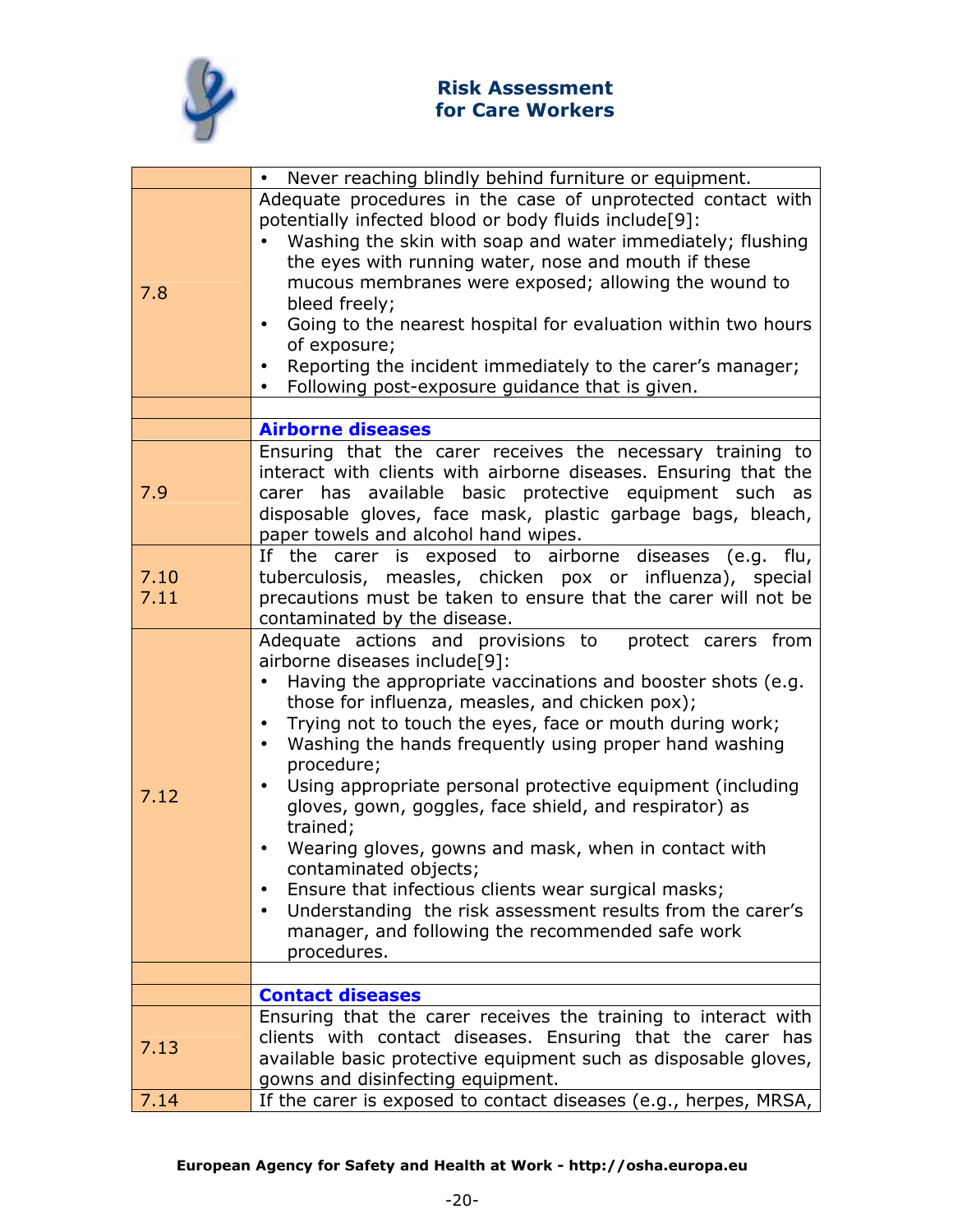

|      | scabies, rubella, mumps or ringworm), particular precautions                                                       |
|------|--------------------------------------------------------------------------------------------------------------------|
|      | must be taken to assure that the carer will not be contaminated<br>by the disease.                                 |
|      | Adequate actions and provisions to protect carers from                                                             |
|      | airborne diseases include[9]:                                                                                      |
|      | Having the appropriate vaccinations and booster shots;                                                             |
|      | Trying not to touch the eyes, face or mouth during work;<br>$\bullet$                                              |
|      | Washing the hands frequently using proper hand washing<br>$\bullet$                                                |
|      | procedure;                                                                                                         |
| 7.15 | Using appropriate personal protective equipment (including<br>$\bullet$                                            |
|      | gloves and gown) as trained;                                                                                       |
|      | Not washing and re - using gloves;                                                                                 |
|      | Understanding the risk assessment results from the carer's                                                         |
|      | manager, and following the recommended safe work                                                                   |
|      | procedures.                                                                                                        |
|      | <b>8. PSYCHOSOCIAL ISSUES</b>                                                                                      |
|      |                                                                                                                    |
|      | <b>Client behavior including violence</b>                                                                          |
|      | The carer may leave the home when feeling threatened; use                                                          |
|      | specific techniques to calm the family members and visitors, as                                                    |
| 8.1  | trained; refrain from arguing or raising the voice; try to                                                         |
|      | maintain a safe distance from the client.                                                                          |
| 8.2  | Being aware of any mental health diagnoses.                                                                        |
|      | Being aware of specific triggers, and ways to minimise violent                                                     |
| 8.3  | behaviour; being informed if the client has a history of violent                                                   |
|      | behaviour.                                                                                                         |
| 8.4  | When arriving at the client's home, assess the client's mood                                                       |
|      | before starting work.                                                                                              |
| 8.5  | Contact carer manager or patient family members to find                                                            |
|      | different ways to communicate with the client.                                                                     |
|      |                                                                                                                    |
|      | <b>Family members and visitors</b>                                                                                 |
| 8.6  | Being informed of violent behaviour from the client's family.                                                      |
|      | The carer may leave the home when feeling threatened; using                                                        |
| 8.7  | specific techniques to calm the family members and visitors, as<br>trained                                         |
|      |                                                                                                                    |
| 8.8  | The carer may ask the client to ask an unexpected visitor to                                                       |
|      | leave before entering or before providing care.<br>Contacting carer manager; using specific techniques to increase |
| 8.9  | the trust of the family members in the carer's job; the carer                                                      |
|      | may leave the home when feeling threatened.                                                                        |
|      |                                                                                                                    |
|      | <b>Time pressure</b>                                                                                               |
| 8.10 | Contacting the carer's manager.                                                                                    |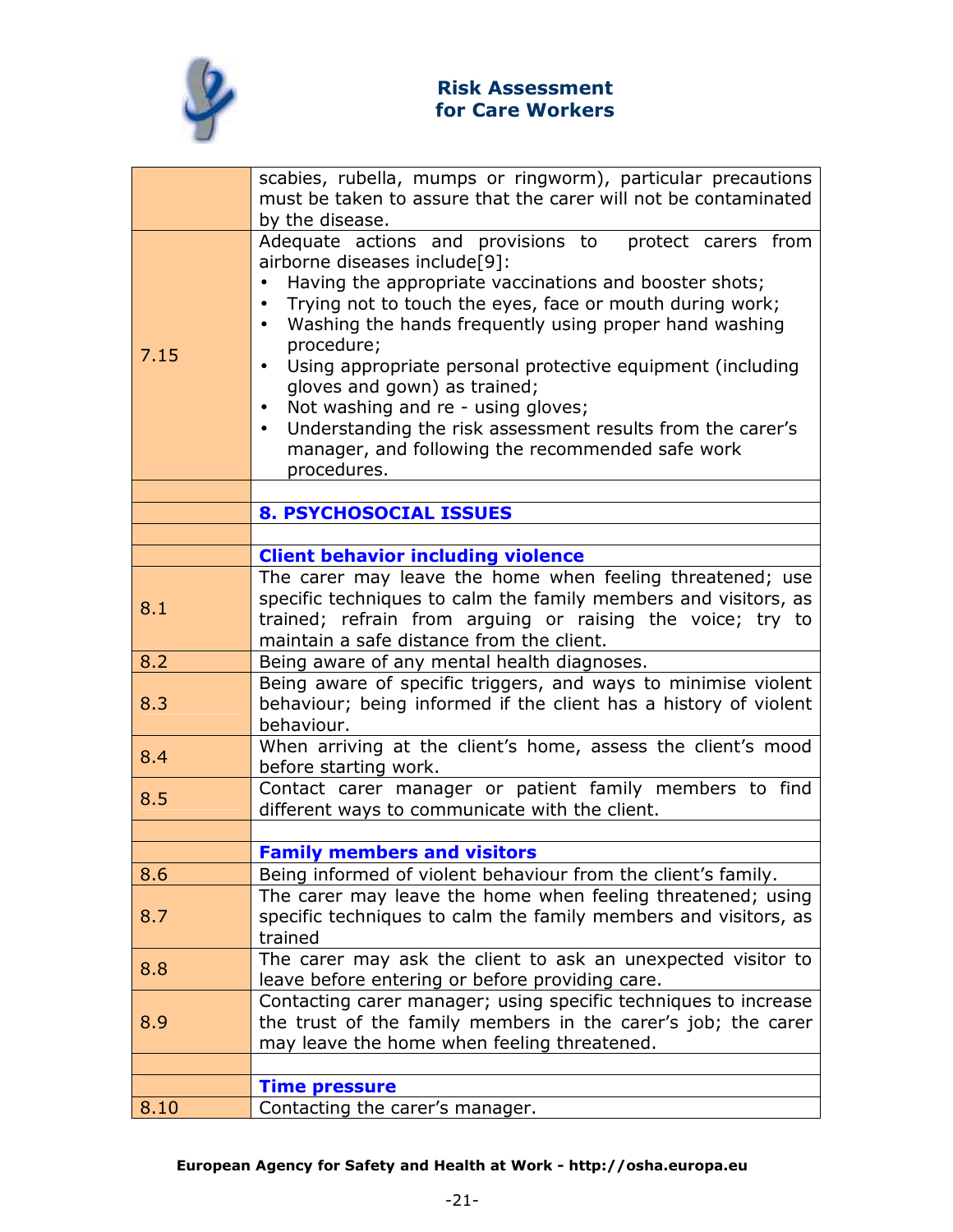

|                              | <b>9. EMERGENCIES</b>                                                                                                                                                                                                                                                                                                                                                                                                                      |
|------------------------------|--------------------------------------------------------------------------------------------------------------------------------------------------------------------------------------------------------------------------------------------------------------------------------------------------------------------------------------------------------------------------------------------------------------------------------------------|
| 9.1<br>9.2<br>9.3            | An emergency action plan must be prepared for the client's<br>home:<br>Identifying home evacuation procedures;<br>$\bullet$<br>Identifying the fastest way for an evacuation (escape<br>$\bullet$<br>routes);<br>Listing emergency phone numbers in the case of a life<br>threatening situation;<br>Listing non-life threatening emergency phone numbers (fire,<br>$\bullet$<br>paramedics, physician, hospital, ambulance, police, etc.). |
|                              |                                                                                                                                                                                                                                                                                                                                                                                                                                            |
|                              | <b>10. INFORMATION AND TRAINING</b>                                                                                                                                                                                                                                                                                                                                                                                                        |
| 10.1<br>10.2<br>10.3<br>10.4 | The employer must ensure that proper health and safety<br>information, instruction, and training for work activities are<br>provided to care workers.                                                                                                                                                                                                                                                                                      |
|                              |                                                                                                                                                                                                                                                                                                                                                                                                                                            |
|                              | <b>11. HEALTH SURVEILLANCE</b>                                                                                                                                                                                                                                                                                                                                                                                                             |
| 11.1                         | The employer must assure that adequate health surveillance is<br>provided to care workers.                                                                                                                                                                                                                                                                                                                                                 |
|                              |                                                                                                                                                                                                                                                                                                                                                                                                                                            |
|                              |                                                                                                                                                                                                                                                                                                                                                                                                                                            |

# Case: Example of a Risk Assessment in typical premises

Whilst no published examples have been found of RAs in typical premises with respect to care workers, the Occupational Health and Safety Agency for Healthcare in British Columbia [13] has reported very encouraging results for Community Health Workers (CHWs) from the interventions they tested. Their study showed that the injury rates in CHW were higher than reported rates for other healthcare-related occupations, and that the most common mechanisms for injury were overexertion and falls, followed by exposure, violence, and allergic reactions.

The interventions examined in their study were:

- The provision of appropriate education and training to increase the awareness of the risk management process and promote the implementation of practical controls in a timely fashion and
- The use of a risk assessment tool and resource guide to facilitate comprehensive evaluation of the work environment and guide the implementation of practical control measures before a CHW cares for a client in the home care environment.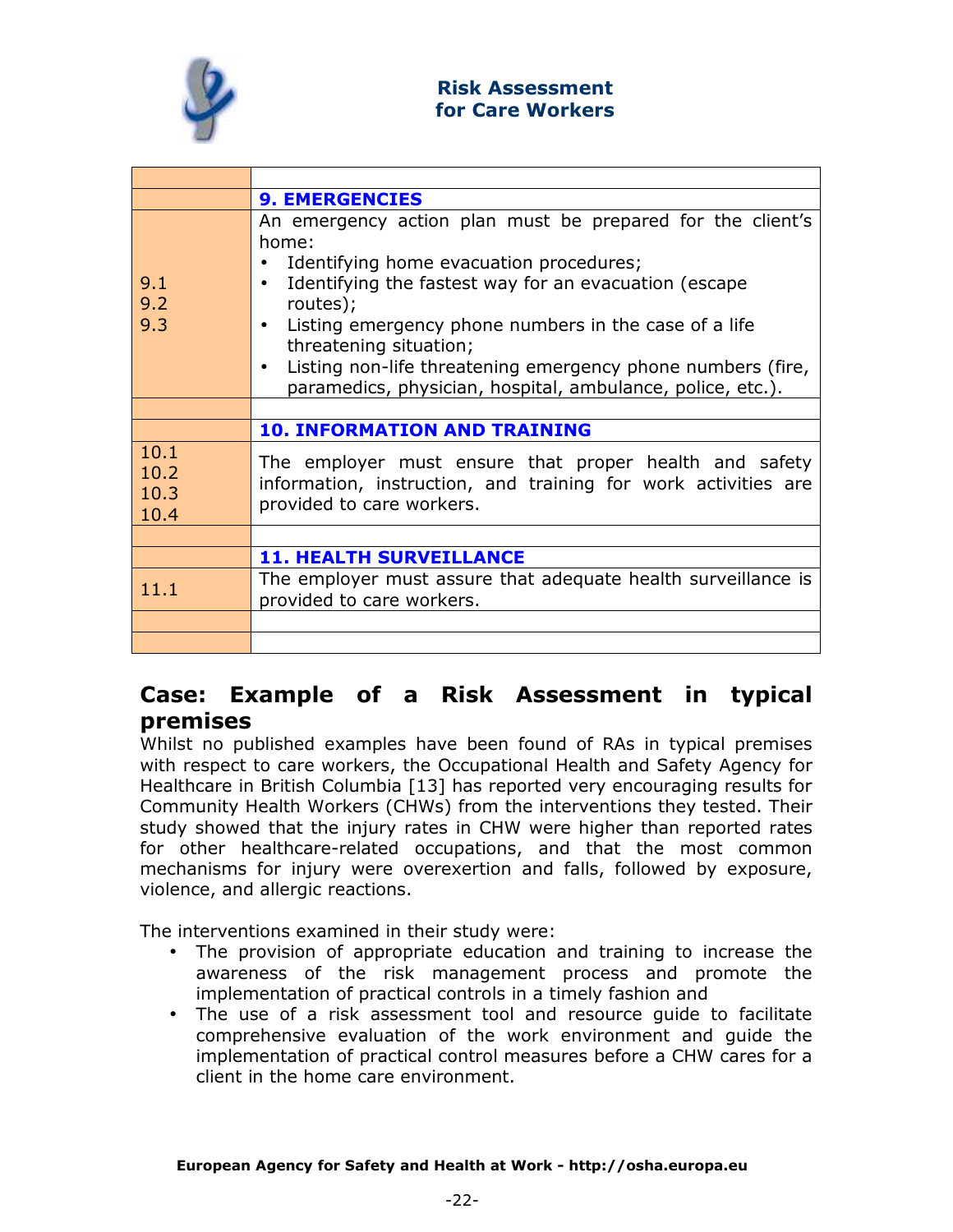

The interventions reduced injuries among the participating CHWs and demonstrated, in a prospective fashion, that enhanced CHW perception of health, safety, and job satisfaction, can have a protective effect in reducing injuries and claims.

In noting the importance of education and training for CHWs (who fulfill the same functions as home care workers defined in this article), it is noted [2] that many of these workers are part-time or on short-term contracts and there is a high job turnover and therefore education and training must be provided to cater for these challenging circumstances. Additionally, without the provision of aids and equipment (e.g. to assist in the movement of clients), and training in their use, injuries to home care workers will remain high. Finally the perception and recognition of risk on the part of the carer's managers will also significantly influence whether or not improvements and reduced risk will be forthcoming. This adds a further challenge within which RA is the essential tool to improve the health and safety of this vulnerable group of home care workers and their clients.

## References and further information:

[1] The UKHCA Code of Practice. United Kingdom Homecare Association Ltd, 2007. http://www.ukhca.co.uk/downloads.aspx?download=128

[2] Neményi, Eszter; Herczog, Maria; Kravalik, Zsuzsanna; Jones, Martin; Bekarian, Lucy; Huggins, Robert. Employment in social care in Europe. European Foundation for the Improvement of Living and Working Conditions. Luxembourg: Office for Official Publications of the European Communities, 2006 – VIII, 84 pp.(ISBN 92-897-0931-6). http://eurofound.europa.eu/publications/htmlfiles/ef05125.htm

[3] Department of Municipal and Community Affairs (MACA). Community Government Job Descriptions and Performance Evaluation Forms: Home Care Worker. http://www.maca.gov.nt.ca/school/tools/

[4] Chulvi, Berta. Atención domiciliaria a personas dependientes. porExperiencia – Revista de Salud Laboral para Delegadas y Delegados de Prevención de CC.OO. ISTAS. Instituto Sindical de Trabajo, Ambiente y Salud, N.º 36, Abril 2006. http://www.istas.net:80/pe/num36/36pag03.htm

[5] Injuries to Caregivers Working in Patients' Homes. US Department of Labor, Bureau of Labor Statistics. http://www.bls.gov/opub/ils/pdf/opbils11.pdf

[6] Community Health Worker Handbook. Occupational Health and Safety Agency for Healthcare in BC. http://control.ohsah.bc.ca/media/Community\_Health\_Worker\_Handbook.pdf

[7] Job description Home Care Worker (ASCO: 631317). Job Guide 2007. Department of Education, Science and Training Commonwealth of Australia 2005.

[8] Guidelines for Preventing Workplace Violence for Health Care & Social Service Workers. US Department of Labor, Occupational Safety & Health Administration, OSHA 3148-01R 2004. http://www.osha.gov/Publications/OSHA3148/osha3148.html

#### European Agency for Safety and Health at Work - http://osha.europa.eu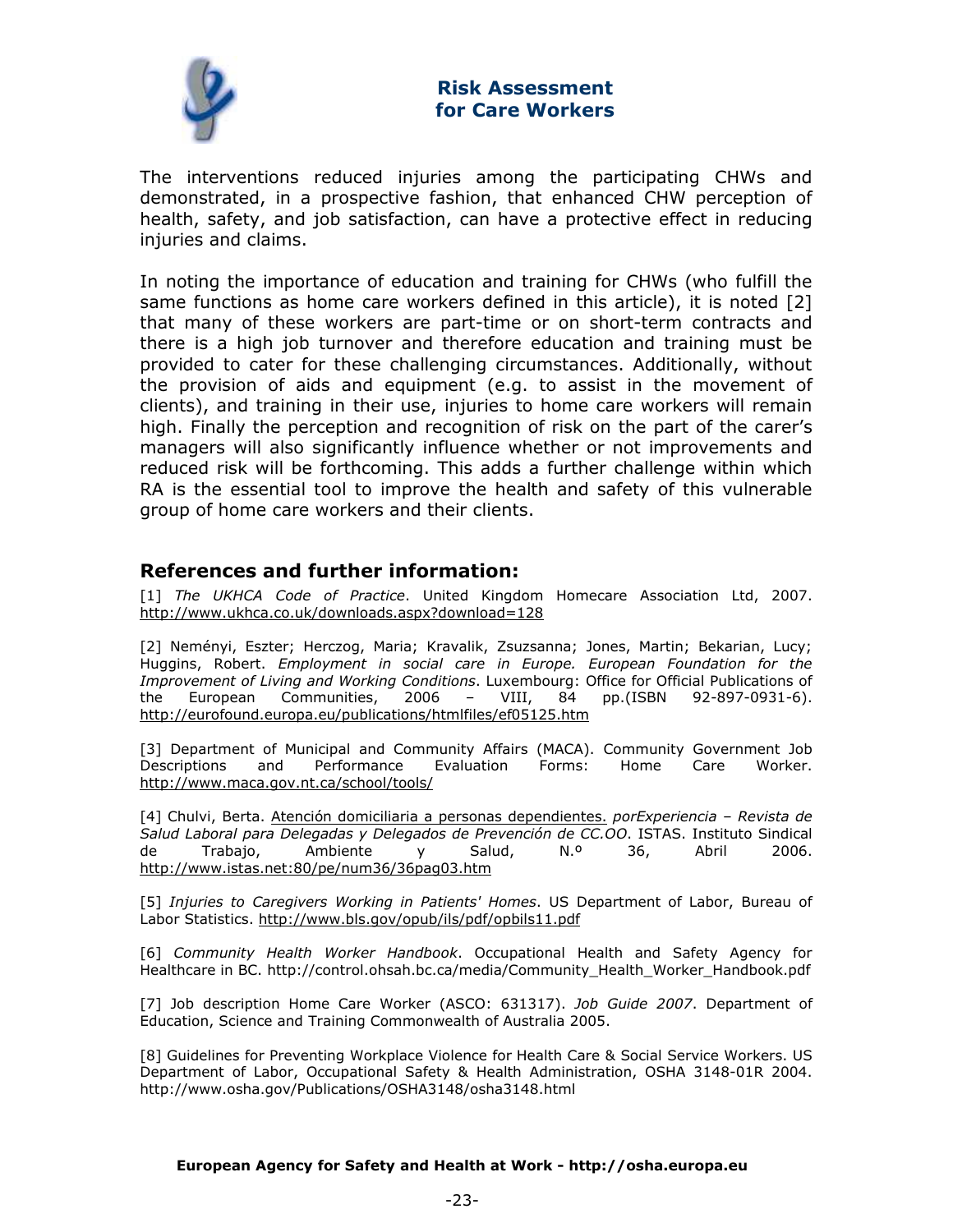

[9] Home and Community Health Worker Handbook. WorkSafe BC, Occupational Health & Safety Agency for Healthcare in British Columbia, 2006. http://www.worksafebc.com/publications/health\_and\_safety/by\_topic/assets/pdf/community\_ health\_workers.pdf

[10] Guidelines For Security and Safety Of Health Care And Community Service Workers. Division of Occupational Safety and Health (DOSH), California Department of Industrial Relations. http://www.dir.ca.gov/dosh/PubOrder.asp

[11] European Commission. Guidance on risk assessment at work. Directorate-General V, Employment, Industrial Relations and Social Affairs, Luxembourg: Office for Official Publications of the European Communities, 1996.

[12] Health and Safety Executive. Gas Appliances – get them checked, keep them safe. http://www.hse.gov.uk/pubns/indg238.pdf

[13] Improving the Health and Safety of Community Health Workers: Final Report, 7 October 2005, Occupational Health & Safety Agency for Healthcare in BC: #301-1195 West Broadway, Vancouver, BC V6H 3X5.

## Further information:

- The Guide to the Handling of People. Produced by BackCare in collaboration with the Royal College of Nursing and the National Back Exchange. BackCare – The Charity for Healthier Backs, 2005 (5th edition). http://www.backpain.org/ecommerce/catbook.php
- Safer Handling of People in the Community. Produced by BackCare in collaboration with the Royal College of Nursing and the National Back Exchange. BackCare – The Charity for Healthier Backs. http://www.backpain.org/ecommerce/cat-book.php
- A Carer's Guide to Safer Moving and Handling of patients. Produced by BackCare in collaboration with the Royal College of Nursing and the National Back Exchange. BackCare – The Charity for Healthier Backs. http://www.backpain.org/ecommerce/catbook.php
- Vollet C, Muller B, Feron D. Fiche De Poste N°16 : Aide a Domicile. Bossons FUTE (Fichier Unifié des situations de Travail et des Expositions professionnelles). Saint-Maur, The Communication of the France. The Communication of the Maurities of the Maurician of the France. fute.fr/index.php?option=com\_content&view=article&id=598-poste0016&catid=16 fichespostes
- Trilhe P, Lefevre, F. Aide A Domicile. Fiche D'activite Professionnelle Bossons Fute N°21. Bossons FUTE (Fichier Unifié des situations de Travail et des Expositions professionnelles). Saint-Maur, France. http://www.bossonsfute.fr/index.php?option=com\_content&view=article&id=249-fiche0021&catid=2 activites
- Royer C, Véry O, Trilhe P. Aide-Soignant a Domicile. Fiche D'activite Professionnelle Bossons Fute N°80. Bossons FUTE (Fichier Unifié des situations de Travail et des Expositions professionnelles). Saint-Maur, France. http://www.bossonsfute.fr/index.php?option=com\_content&view=article&id=308-fiche0080&catid=2 activites
- Vollet C, Muller B, Feron D. Fiche de Poste N°21 : Aide Soignant a Domicile. Bossons FUTE (Fichier Unifié des situations de Travail et des Expositions professionnelles). Saint-Maur, The Communication of the France. The Communication of the Music Science of the Music Science of the Music Science of the Music Science of the Music Science of the Music Science of the Music Science of the Music fute.fr/index.php?option=com\_content&view=article&id=603-poste0021&catid=16 fichespostes
- D'une maison à l'autre. Risques professionnels et aide à domicile. INRS Institut National de Recherche et de Sécurité. DV 0346, 2005. http://www.inrs.fr/htm/l\_inrs\_publie\_deux\_documents\_sur\_l\_aide\_a\_domicile.html

#### European Agency for Safety and Health at Work - http://osha.europa.eu